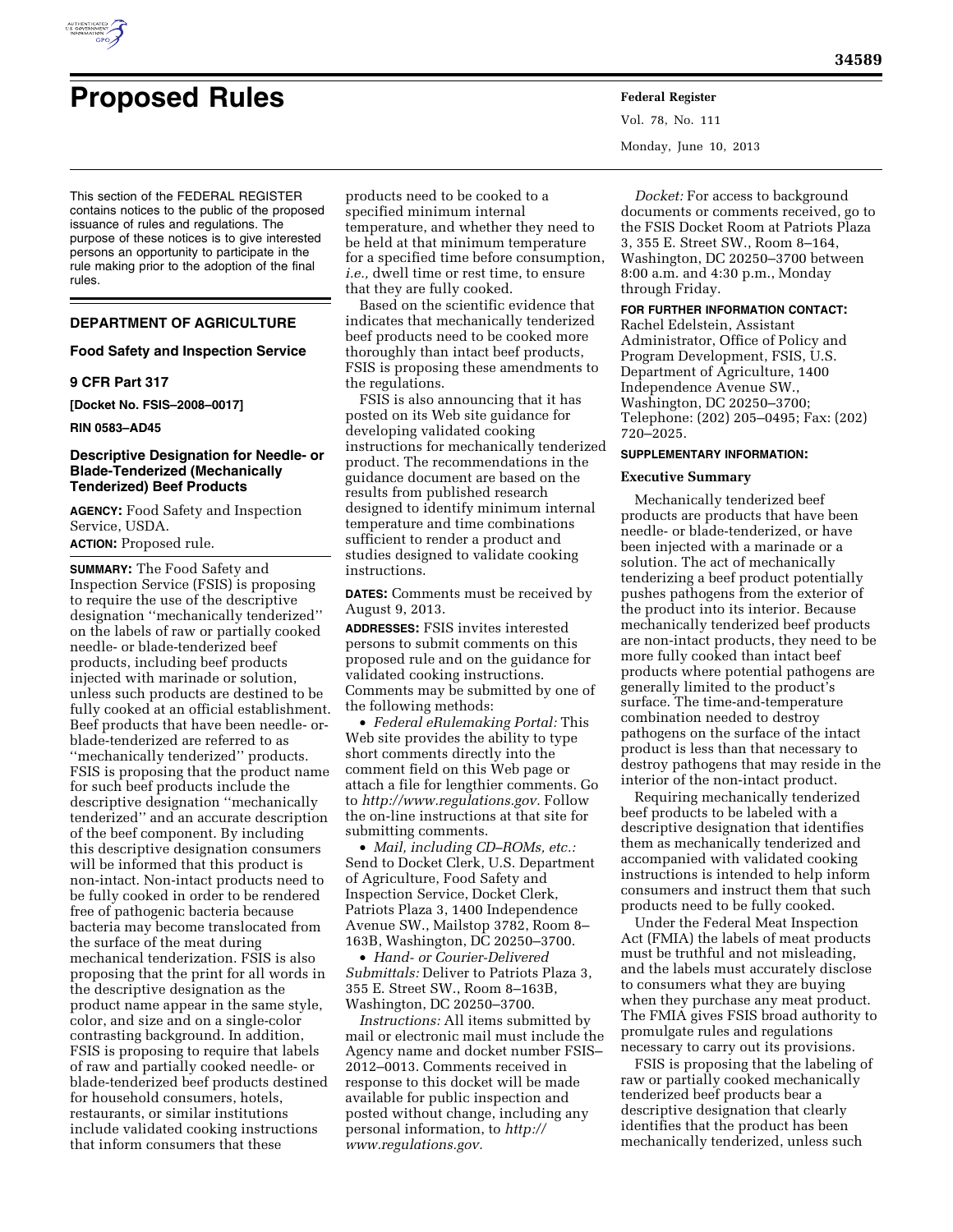product is destined to be fully cooked in an official establishment.1

To ensure that the descriptive designation is readily apparent on the label, FSIS is proposing that the print for all words in the descriptive designation, as well as the words in the description of the product, appear in the same font style, color, and size as the product name and on a single-color contrasting background.

FSIS is also proposing to require that labels of raw and partially cooked needle- or blade-tenderized beef products destined for household consumers, hotels, restaurants and

similar institutions include cooking instructions that have been validated to ensure that a sufficient number of potential pathogens throughout the product are destroyed. FSIS will provide a Compliance Guide to help establishments develop validated cooking instructions.

| TABLE 1-SUMMARY OF ESTIMATED COSTS AND BENEFITS |  |
|-------------------------------------------------|--|
|-------------------------------------------------|--|

|                                                                                                                                                                                                         | Benefits b                                                                                                                                                                                                                                                                                           | Costs                                                                                                                                                                                                                                                                                                                                                                                                                                                                                                                                                                                                  | <b>Net Benefits</b>                                                                                    |  |  |  |
|---------------------------------------------------------------------------------------------------------------------------------------------------------------------------------------------------------|------------------------------------------------------------------------------------------------------------------------------------------------------------------------------------------------------------------------------------------------------------------------------------------------------|--------------------------------------------------------------------------------------------------------------------------------------------------------------------------------------------------------------------------------------------------------------------------------------------------------------------------------------------------------------------------------------------------------------------------------------------------------------------------------------------------------------------------------------------------------------------------------------------------------|--------------------------------------------------------------------------------------------------------|--|--|--|
|                                                                                                                                                                                                         | Estimated Quantified Benefits, Costs, and Net Benefits <sup>a</sup>                                                                                                                                                                                                                                  |                                                                                                                                                                                                                                                                                                                                                                                                                                                                                                                                                                                                        |                                                                                                        |  |  |  |
| If this proposed rule is finalized<br>after the final rule for products<br>with added solutions.<br>If this proposed rule is finalized be-<br>fore the final rule for products<br>with added solutions. | (\$121,000 to \$11,641,000)<br>(\$121,000 to \$11,641,000)                                                                                                                                                                                                                                           |                                                                                                                                                                                                                                                                                                                                                                                                                                                                                                                                                                                                        | \$1,371,000<br>$(-\$19,000$ to \$11,501,000)<br>\$1,162,000<br>$(-\$228,000 \text{ to } \$11,292,000)$ |  |  |  |
|                                                                                                                                                                                                         | <b>Non-Quantified Benefits and Costs</b>                                                                                                                                                                                                                                                             |                                                                                                                                                                                                                                                                                                                                                                                                                                                                                                                                                                                                        |                                                                                                        |  |  |  |
|                                                                                                                                                                                                         | • Truthful and accurate labeling<br>• Increased public awareness of<br>product identities.<br>• Better market information to<br>consumers.<br>• Increased producer surplus to<br>producers who sell intact beef<br>or other meats consumers may<br>substitute for mechanically-ten-<br>derized beef. | • Cost to validate cooking instruc-<br>tions.<br>• Loss in producer surplus to pro-<br>ducers who sell mechanically<br>tenderized beef.<br>. Loss in consumer surplus to<br>consumers who start cooking<br>their beef to a higher tempera-<br>ture, which they prefer less<br>than cooking rare.<br>· Loss in consumer surplus to<br>consumers who might sub-<br>stitute other meats or other cuts<br>of meat, which they prefer less.<br>• Costs incurred by food service<br>providers that change their<br>standard operating procedures<br>related to intact and mechani-<br>cally-tenderized beef. |                                                                                                        |  |  |  |

a Annualized over 10 years at a 7 percent discount rate.

<sup>b</sup> Assumes that on the low end, 15% of consumers and 0% of food service providers will use validated cooking instructions and using the lower bound of the credibility interval from Scallan while on the high end, 56% of consumers and 100% of food service providers and using the upper bound of the credibility interval from Scallan will use validated cooking instructions, with an average estimate of 24% for consumers and 24% for

food service providers.<br>
CEstimated costs fall to \$120,000 and net benefits rise by \$20,000 when annualized with a 3 percent discount rate. dEstimated costs fall to \$298,000 and net benefits rise by \$51,000 when annualized with a 3 percent discount rate. Source: FSIS Policy Analysis Staff.

# *Background*

The Federal Meat Inspection Act (FMIA) (21 U.S.C. 601–695, at 21 U.S.C. 607) provides for the approval by the Secretary of Agriculture of the labels of meat and meat food products before these products can enter commerce. The FMIA also prohibits the distribution in commerce of meat or meat food products that are adulterated or misbranded.

The FMIA provides that a product is misbranded if its labeling is false or misleading in any particular, or if it is offered for sale under the name of another food (21 U.S.C. 601(n)(1),601(n)(2)). Thus, under the

1Any slaughtering, cutting, boning, meat canning, curing, smoking, salting, packing, rendering, or

FMIA, the labels of meat or meat food products must be truthful and not misleading, and the labels must accurately disclose to consumers what they are buying when they purchase any meat product. The FMIA gives FSIS broad authority to promulgate rules and regulations necessary to carry out its provisions (21 U.S.C. 621).

To prevent meat or meat food products from being misbranded, the meat inspection regulations require that the labels of meat products contain specific information and that such information be displayed as prescribed in the regulations (9 CFR part 317). Under the regulations, the principal

display panel on the label of a meat product must include, among other information, the name of the product. For products that purport to be or are represented by a regulatory standard of identity, the name of the product on the label must be the name of the food specified in the standard. For any other product, the name on the label must be ''the common or usual name of the food, if any there be.'' If there is no common or usual name, the name on the label must be a ''truthful, descriptive designation'' (9 CFR 317.2(c)(1)). In addition, the meat inspection regulations require that the descriptive designations for products that have no

similar establishment at which inspection is maintained under [FSIS] regulations (9 CFR 301.2).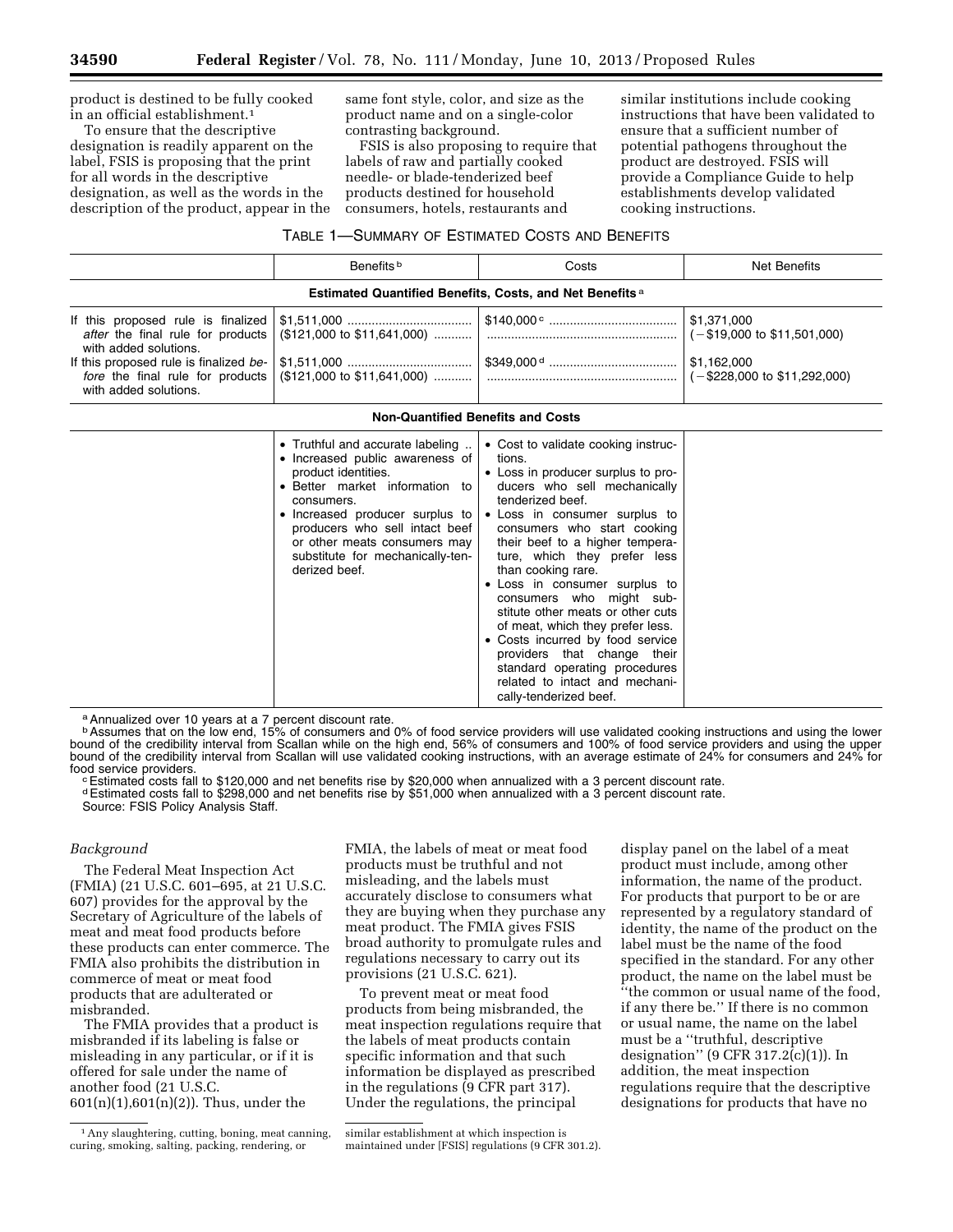common or usual name completely identify the product, including the method of preparation, such as salting, smoking, drying, cooking, or chopping, unless the product name implies, or the manner of packaging shows, that the product was subject to such preparation (9 CFR 317.2(e)).

# *Petition Related to Mechanically Tenderized Products*

In 2009, the Safe Food Coalition sent a petition to the Secretary of Agriculture to request, among other issues, regulatory action to require that the labels of mechanically tenderized beef products disclose the fact that the products have been mechanically tenderized. The petition stated that, (1) consumers and restaurants do not have sufficient information to ensure that these products are cooked safely because FSIS does not provide recommended cooking temperatures for mechanically tenderized products, (2) the recommended cooking temperatures for intact products are not appropriate for non-intact, mechanically tenderized products, and (3) a labeling requirement for mechanically tenderized products is critical for consumers and retail outlets, so that they have the information necessary to safely prepare these products.

In June 2010, the Conference for Food Protection (CFP) petitioned FSIS to issue a mandatory labeling provision for mechanically tenderized beef that would require labels to specify that a cut has been mechanically tenderized. The petition stated that mechanically tenderized beef, especially when frozen, could be mistakenly perceived by consumers to be a whole, intact muscle cut. The petition asserted that without clear labeling, food retailers and consumers do not have the information necessary to prepare these products safely. According to the petition, if labeling does not indicate that the product is mechanically tenderized, consumers are not aware of the potential risk created when these products are less than fully cooked. The petition stated that mandatory labeling of these products would reduce the number of foodborne illnesses in the United States.

# *Mechanically Tenderized Beef*

Mechanically tenderized beef products are products that have been

needle- or blade-tenderized, or have only been injected with a marinade or solution. FSIS has previously described mechanically tenderized beef products in this manner, notably in its **Federal Register** notice, HACCP Plan Reassessment for Mechanically Tenderized Beef Products (May 26, 2005; 70 FR 30331). FSIS is asking for comment on this definition of mechanically tenderized beef products and on whether it should be incorporated into the regulations.

Consumers consider product tenderness to be a key factor when purchasing meat products, and the tenderness of a roast or steak is a key selling point for the meat industry. The tenderness of a meat product depends on the cut of the meat, and there are various techniques that companies can use to improve the tenderness of the less tender cuts, including mechanical tenderization.

The mechanical tenderization process involves piercing the product with a set of needles or blades, which breaks up muscle fiber and tough connective tissue, resulting in increased tenderness.2 Research has shown that needle or blade mechanical tenderization can improve the tenderness of less tender, and typically less expensive, beef cuts.3456 The process makes the less tender cuts of beef more marketable to consumers.

An increasing number of establishments use mechanical tenderization processes for beef.7 The

4Pietrasik, Z., Shand, P.J. 2004. Effect of Blade Tenderization and Tumbling Time on the Processing Characteristics and Tenderness of Injected Cooked Roast Beef. Meat Science 66: (871– 879).

5 King, D.A., Wheeler, T.L. Shackelford, S.D., Pfeiffer, K.D., Nickelson, R., Koolmaraie, M. 2009. Effect of Blade Tenderization, Aging Time, and Aging Temperature on tenderness of Beef Lumborum and Gluteus Medius. J. Animal Science 87:(2962–2960).

6Pietrasik, Z., Aslhus, J.L., Gibson, L.L., Shand, P.J. 2010. Influence of Blade Tenderization, Moisture Enhancement and Pancretin Enzyme Treatment on the Processing Characteristics and Tenderness of Beef Semitendinosus Muscle. Meat Science 84: (512–517).

7According to FSIS's Checklist and Reassessment of Control for *E. coli* O157:H7 in Beef Operations,

mechanically tenderized products are widely available to consumers in the marketplace.

Mechanically tenderized products are referred to as ''non-intact'' and have different physical attributes than intact, non-tenderized products. A beef product that has been subjected to the mechanical tenderization process is more tender than it would have been had it not been mechanically tenderized, but it is no longer an intact cut of meat. Significantly, products that have been needle- or blade-tenderized are typically indistinguishable in appearance from whole, intact products. Furthermore, under the current regulatory approach, intact and mechanically tenderized beef products are permitted to have the same product name, and products that have been mechanically tenderized need not disclose this fact in their labeling. Thus, the labeling of mechanically tenderized beef products is not required to reveal a significant material fact about the nature of the product. Without information about this fact on the product labeling, consumers and industry may be purchasing these products without knowing that they have been needle- or blade-tenderized.

Since 2000, the Centers for Disease Control and Prevention has received reports of six outbreaks attributable to needle- or blade-tenderized beef products prepared in restaurants and consumers' homes. The outbreaks included steaks that were mechanically tenderized with added solutions and one outbreak involving mechanically tenderized steaks in which no information was available concerning whether the product contained added solutions. Among these outbreaks, there were a total of 176 *Escherichia coli* (*E. coli*) O157:H7 cases that resulted in 32 hospitalizations and 4 cases of hemolytic uremic syndrome (HUS).8

8Compilation of USDA–FSIS Data, 2010.

<sup>2</sup>Maddock, Robert 2008. Mechanical Tenderization of Beef, National Cattleman's Beef Association.

<sup>3</sup> Jeremiah, L.E., L.L. Gibson, B. Cunningham 1999. The Influence of Mechanical Tenderization on the Palatability of Certain Bovine Muscle Food Research International 32: (585–591).

<sup>850</sup> of 2323 establishments indicated that they had a mechanical tenderizing operation, *[http://www.](http://www.fsis.usda.gov/PDF/Ecoli_Reassessment_&_Checklist.pdf) [fsis.usda.gov/PDF/Ecoli](http://www.fsis.usda.gov/PDF/Ecoli_Reassessment_&_Checklist.pdf)*\_*Reassessment*\_*&*\_ *[Checklist.pdf.](http://www.fsis.usda.gov/PDF/Ecoli_Reassessment_&_Checklist.pdf)* In addition, a 2003 National Cattleman's Beef Association survey found that 188 of 200 processors used mechanical tenderization, *[http://docserver.ingentaconnect.com/deliver/](http://docserver.ingentaconnect.com/deliver/connect/iafp/0362028x/v71n11/s4.pdf?expires=1300291287&id=61762965&titleid=5200021&accname=NAL-Group3&checksum=57C4A9F3F73D2022F0EEFFA2568826BF) [connect/iafp/0362028x/v71n11/s4.pdf?expires=](http://docserver.ingentaconnect.com/deliver/connect/iafp/0362028x/v71n11/s4.pdf?expires=1300291287&id=61762965&titleid=5200021&accname=NAL-Group3&checksum=57C4A9F3F73D2022F0EEFFA2568826BF) [1300291287&id=61762965&titleid=5200021&](http://docserver.ingentaconnect.com/deliver/connect/iafp/0362028x/v71n11/s4.pdf?expires=1300291287&id=61762965&titleid=5200021&accname=NAL-Group3&checksum=57C4A9F3F73D2022F0EEFFA2568826BF) [accname=NAL-Group3&checksum=57C4A9F3F7](http://docserver.ingentaconnect.com/deliver/connect/iafp/0362028x/v71n11/s4.pdf?expires=1300291287&id=61762965&titleid=5200021&accname=NAL-Group3&checksum=57C4A9F3F73D2022F0EEFFA2568826BF) [3D2022F0EEFFA2568826BF.](http://docserver.ingentaconnect.com/deliver/connect/iafp/0362028x/v71n11/s4.pdf?expires=1300291287&id=61762965&titleid=5200021&accname=NAL-Group3&checksum=57C4A9F3F73D2022F0EEFFA2568826BF)*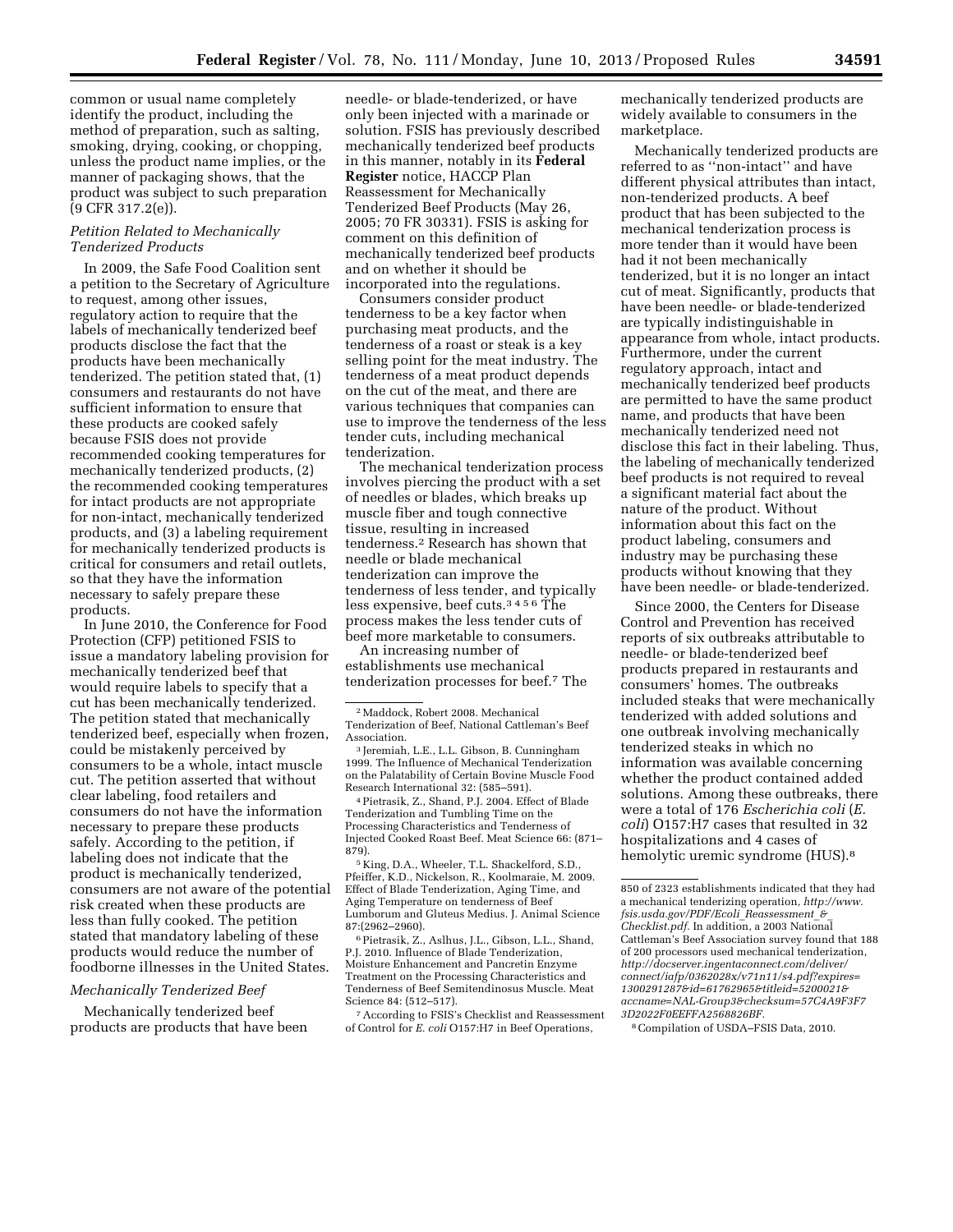# TABLE 2—OUTBREAKS LINKED TO TENDERIZED/MARINATED STEAKS ORIGINATING IN THE UNITED STATES (COMPILATION OF FSIS GENERATED DATA)

| Year                                           | Product                                                                 | Case patients/<br>Epi. link | Hospitaliza-<br>tions/Deaths | <b>FSIS Recall number</b>                       |
|------------------------------------------------|-------------------------------------------------------------------------|-----------------------------|------------------------------|-------------------------------------------------|
|                                                | Blade tenderized steaks, vacuum tumbled<br>with marinade.               | 25/17-steak                 |                              | 10/1 <sup>a</sup>   067-2009 (USDA-FSIS, 2009). |
| April-May 2007                                 | Needle injected and marinated steaks                                    | 8/8                         |                              | 6/0   019-2007 (USDA-FSIS, 2007).               |
| May-Aug. 2007                                  | Needle tenderized, seasoned tri-tip beef  124/124                       |                             |                              | $8/0$   No Recall. <sup>bc</sup>                |
| July-Aug. 2004                                 | Blade tenderized steaks exposed to marinade<br>in vacuum tumbler.       | 4/4                         |                              | 1/0   033-2004 (USDA-FSIS, 2004).               |
| May-June 2003 (Laine et<br><i>al.</i> , 2005). | Bacon wrapped steaks, mechanically tender-<br>ized, injected flavoring. | $13/13$                     |                              | 7/0   028-2003 (USDA-FSIS, 2003).               |
|                                                |                                                                         | $2/2$                       | 0/0                          | No Recall. <sup>de</sup>                        |
| Total                                          |                                                                         | $176/168$                   | 32/1                         |                                                 |

a. Patient who died did not eat steak.

b. Illnesses were all associated with product served through the restaurant/food-to-go operation that had some sanitary violations.

c. Notes indicate that a seasoning/marinade was used in the needling process.

d. Unknown whether solution was added.

e. FSIS was not involved in the original investigation.

Five of the six outbreaks listed in Table 2 had solutions added to the tenderized beef. These five outbreaks accounted for 174 of the 176 illnesses. The remaining two illnesses occurred in an outbreak in which steak was mechanically tenderized, but it was not known if solution was added.

Follow up investigations suggested that failure to fully cook a mechanically tenderized raw or partially cooked beef product was likely a significant contributing factor in all of these outbreaks. In many cases, patients associated with outbreaks reported preparing or ordering steaks as ''rare'' or "medium-rare." 910 Published research suggests that pathogens can be translocated from the surface of mechanically tenderized beef products to the interior during processing because of the piercing of the beef by the needle or blade.11 The potential for translocation of pathogens to the interior of the product suggests that the interior of mechanically tenderized beef would need to be more fully cooked than a piece of intact beef with a similar

<sup>10</sup> Haubert, N., Cronquist, A., Parachini, S., Lawrence, J., Woo-Ming, A., Volkman, T., Moyer, S., Watkins, A. 2006. Outbreak of *Escherichia coli*  O157:H7 Associated with Consuming Needle Tenderized Undercooked Steak from a Restaurant Chain—Denver Area, Colorado, 2004. Presented at International Conference of Emerging Infectious Diseases; March 19–22, 2006; Atlanta, GA.

11Luchansky, JB, Phebus RK, Thippareddi H, Call JE 2008. Translocation of surface-inoculated *Escherichia coli* 0157:H7 into beef subprimals following blade tenderization. J. Food Prot. 2008 Nov.; 71(11):2190–7.

amount of pathogens only on the surface.<sup>12</sup>

This research led FSIS to recommend on its Web site that mechanically tenderized beef products should be cooked to 145 °F with a three-minute dwell time because it will result in a 5.0-log reduction of *Salmonella*  throughout the product.13 14 *Salmonella*  is an indicator for lethality because it is more heat-resistant than other pathogens such as *E. coli* O157:H7. Therefore, if a 5.0-log reduction of *Salmonella* is achieved, at least a 5-log reduction of *E. coli* O157:H7 should be achieved as well 15.

Consumers often prefer to eat their steaks ''rare'' or ''medium rare.'' Generally, intact cuts of muscle such as steaks should be free of pathogenic bacteria such as *E. coli* O157:H7 and other Shiga-toxin producing *E. coli*  (STEC) organisms if cooked to these desired levels of doneness because contamination with pathogenic bacteria, if present, would likely only occur on the surface of the product. The National Advisory Committee on Microbiological Criteria for Foods (1997) stated that ''due to the low probability of pathogenic organisms being present in or migrating from the external surface to the interior of beef muscle, cuts of intact muscle (steaks) should be safe if the

external surfaces are exposed to temperatures sufficient to effect a cooked color change''.16 To date, no outbreaks or sporadic illnesses from consuming intact product have been reported to CDC.<sup>17</sup>

#### *Descriptive Designation*

FSIS has carefully considered the available information on mechanically tenderized beef, including the petitions submitted by the Safe Food Coalition and by CFP, and has concluded that without specific labeling, raw or partially cooked mechanically tenderized beef products could be mistakenly perceived by consumers to be whole, intact muscle cuts. The fact that a cut of beef has been needle- or blade-tenderized is a characterizing feature of the product and, as such, a material fact that is likely to affect consumers' purchase decisions and that should affect their preparation of the product. The literature suggests that many consumers are aware of and a portion of these read the safe handling instructions labels, and reported changing their meat preparation methods because of the labels.18 19 20 21 22 23 Because of the

17National Advisory Committee on Microbiological Criteria for Foods (NACMCF). 1997. Recommendations for Appropriate Cooking Temperatures for Intact Beef Steaks & Cooked Beef Patties for the Control of Vegetative Enteric Pathogens. U.S. Department of Agriculture, Food Safety and Inspection Service, Washington, DC.

18 Yang *et al* (1999) show that 15% of consumers changed their behavior based on reading safe handling instruction labels. (Evaluation of Safe Food-Handling Instructions on Raw Meat and

<sup>9</sup>Culpepper, W., Ihry, T., Medus, C., Ingram, A., Von Stein, D., Stroika, S., Hyytia-Trees, E., Seys, S., Sotir, M.J. 2010. Multi-state outbreak of *Escherichia coli* O157:H7 infections associated with consumption of mechanically-tenderized steaks in restaurants—United States, 2009. Presented at International Association for Food Protection; August 1–4, 2010; Anaheim, CA.

<sup>12</sup>Sporing, Sarah B. 1999. *Escherichia coli*  O157:H7 Risk Assessment for Production and Cooking of Blade Tenderized Beef Steak. Thesis. Kansas State University.

<sup>13</sup>*[http://askfsis.custhelp.com/ci/fattach/get/](http://askfsis.custhelp.com/ci/fattach/get/4648/) [4648/.](http://askfsis.custhelp.com/ci/fattach/get/4648/)* 

<sup>14</sup> Goodfellow, S. J. and Brown. W. L. 1978. Fate of *Salmonella* Inoculated into Beef for Cooking J. of Food Protect. 41: (598–605).

<sup>15</sup>Line, J.E. Fain, A.R. Moran, A.B, Martin, L.M., Lechowch, R.V., Carosella, J.M., and Brown, W.L. 1991. Lethality of heat to *Escherichia coli* O157:H7: D-value and Z-value determinations in ground beef J Food Protect. 54:(762–766).

<sup>&</sup>lt;sup>16</sup> National Advisory Committee on Microbiological Criteria for Foods (NACMCF). 1997. Recommendations for Appropriate Cooking Temperatures for Intact Beef Steaks & Cooked Beef Patties for the Control of Vegetative Enteric Pathogens. U.S. Department of Agriculture, Food Safety and Inspection Service, Washington, DC.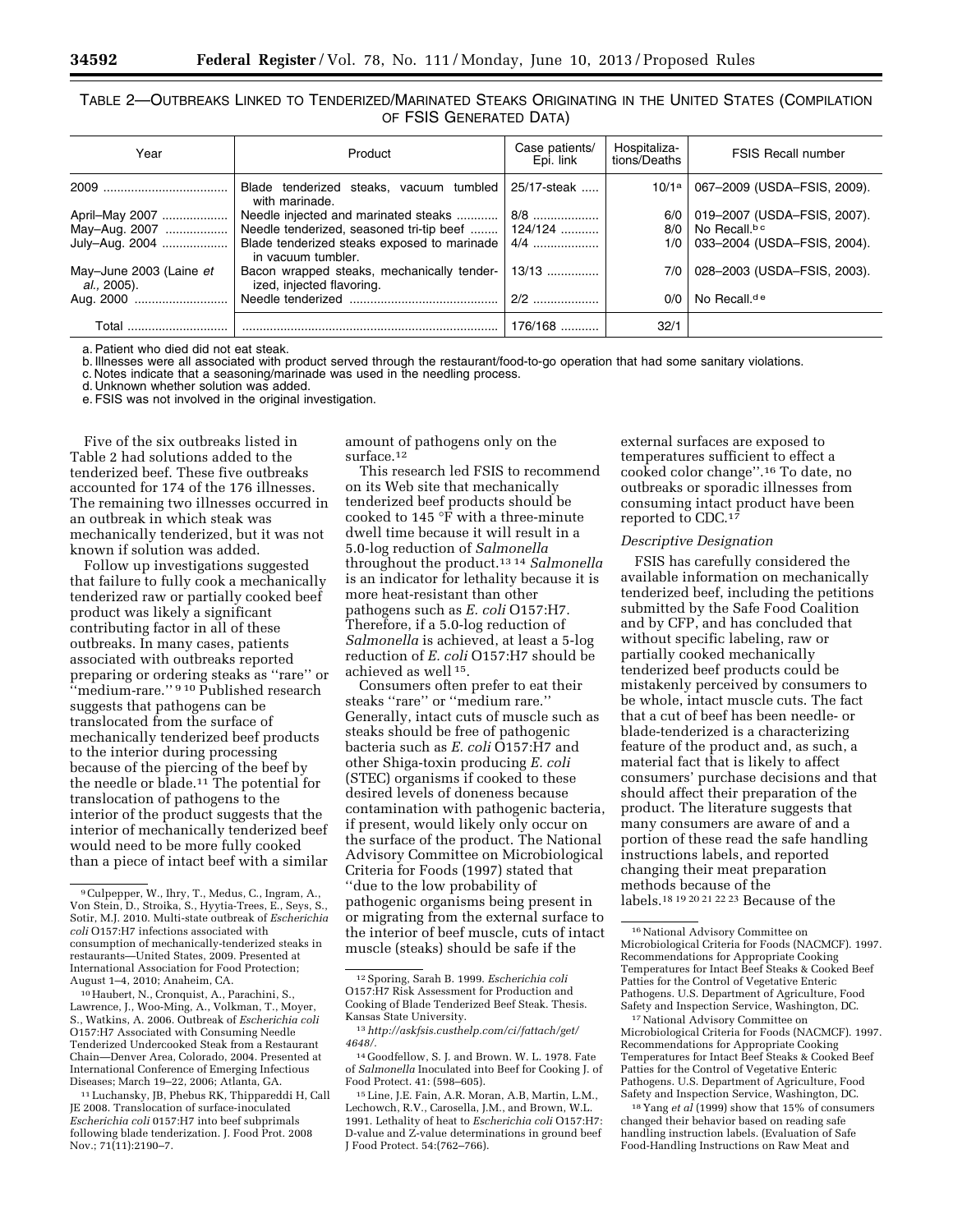likelihood that illness rates would be reduced if more specific labeling were required, FSIS proposes that the labeling of raw or partially cooked mechanically tenderized beef products bear a descriptive designation that clearly identifies the product has been mechanically tenderized unless such product is destined to be fully cooked in an official establishment. The proposed descriptive designation will provide household consumers, official establishments, restaurants, and retail stores with the information they need to identify whether a cut of beef is an intact, non-tenderized product, or whether it is a non-intact, mechanically tenderized product. Should this rule become final, FSIS will conduct a public education campaign to explain the significance of the term ''mechanically tenderized'' to consumers.

FSIS is proposing that if raw or partially cooked mechanically tenderized beef product is destined to be fully cooked at an official establishment, the descriptive designation would not be required on the product label. Therefore, if one establishment produces raw or partially cooked product and sends it to a second establishment for cooking, the first establishment would not be required to include the descriptive designation on the product label.

The descriptive designation that FSIS is proposing would only apply to raw or partially cooked beef products that have been needle tenderized or blade tenderized, including beef products injected with marinade or solution. Other tenderization methods such as pounding and cubing change the appearance of the product, putting consumers on notice that the product is not intact. Additionally, a majority of establishments already identify

21Cates, Sheryl C., Cignetti, Connie, Kosa, Katherine M. March 22, 2002. RTI: Consumer Research on Food Safety Labeling Features for the Development of Responsive Labeling Policy.

22Cates, Sheryl C., Cignetti, Connie, Kosa, Katherine M. March 22, 2002. RTI: Consumer Research on Food Safety Labeling Features for the Development of Responsive Labeling Policy.

23Cates, Sheryl C., Carter-Young, Heather L., Gledhill, Erica C. April 25, 2001. RTI: Consumer Perceptions of Not-Ready-to-Eat Meat and Poultry Labeling Terminology.

products that have been cubed on the label.

FSIS is proposing to require that the label of needle- or blade-tenderized beef products contain the designated description ''mechanically tenderized'' because this term accurately and truthfully describes the nature of the product. Additionally, this term clearly and completely identifies the preparation process that the product underwent. FSIS's goal is to choose a term that will not affect consumers' perception of the quality, or cost, of the product. Rather, FSIS sought to simply differentiate mechanically tenderized beef products from non-tenderized, intact beef products. The term "mechanically tenderized" is nontechnical and likely will be understood by consumers, restaurants, retail stores, and official establishments, although FSIS is taking comment on this assumption.

To ensure that the descriptive designation is readily apparent on the label, FSIS is proposing that the print for all words in the descriptive designation, as well as the words in the description of the product, appear in the same font style, color, and size as the product name and on a single-color contrasting background.

At this time, FSIS is not proposing similar labeling requirements for mechanically tenderized poultry products or for other mechanically tenderized meat products, such as pork. While FSIS has the checklist data discussed above for beef products, FSIS does not have similar data for other products necessary to assess production practices for mechanically tenderized products. There have been no known outbreaks for mechanically tenderized poultry or non-beef products.

FSIS is not proposing to require the descriptive designation on needle- or blade-tenderized beef products that are fully cooked in an official establishment because such products do not pose the same pathogen hazard as the raw or partially cooked products. Further, consumers can recognize that a product has been cooked. FSIS requests comment on whether it should require fully cooked needle- or blade-tenderized beef products to have the descriptive designation on their labels.

# *Validated Cooking Instructions for Raw and Partially Cooked Mechanically Tenderized Products*

FSIS is proposing to amend the regulations to require validated cooking instructions on the labels of mechanically tenderized beef products. Under current regulations, to prevent raw and partially cooked meat products

from being misbranded, the labels of all meat products, including those that have been mechanically tenderized, are required to include safe handling instructions as prescribed in 9 CFR 317.2(l). These regulations require that the labels of raw and partially cooked meat that are not intended for further processing at an official establishment include the statement: ''This product was prepared from inspected and passed meat and/or poultry. Some food product may contain bacteria that could cause illness if the product is mishandled or cooked improperly. For your protection, follow these safe handling instructions'' (9 CFR 317.2(l)(2)). One of the instructions required under the regulations is to ''cook thoroughly'' (9 CFR 317.2(l)(3)(iii)).

Although the safe handling instructions in the regulations include "cook thoroughly" in the labeling of raw and partially cooked meat and poultry products, the regulations do not require that these instructions specify the dwell time or internal temperature parameters required to ensure that the product is fully cooked. Because mechanically tenderized products have the same appearance as intact products, household consumers, hotels, restaurants, and similar institutions may incorrectly assume that mechanically tenderized products may be prepared similarly to intact products (*i.e.,* that it is ok to cook the product ''rare'' or ''medium-rare''), even if the product label shows that the product is mechanically tenderized. This increases the likelihood that household consumers, hotels, restaurants, and similar institutions will undercook a mechanically tenderized product.

Despite the safe handling instructions to ''cook thoroughly,'' recent outbreak data suggest that for needle- or bladetenderized raw beef products, consumers, restaurants, and retail stores do not always fully cook these products using a temperature-and-time combination sufficient to destroy harmful bacteria, such as *Escherichia coli* O157:H7 (*E. coli* O157:H7), in the product. CDC and other governmental investigators have found that failure to fully cook a mechanically tenderized raw or partially cooked beef product was likely a significant contributing factor in the outbreaks.24 25 In many

Poultry Products. J of Food Protect. 63: (1321– 1325.)

<sup>19</sup>Bruhn (1997) shows that 17% of consumers changed their behavior based on reading safe handling instructions. Consumer Concerns Motivating to Action, Emerging Infectious Diseases. 3(4): 511–515.

<sup>20</sup>Adul-Nyako *et al* (2003) show a significant positive influence of labels on safe handling practices. Safe Handling Labels and Consumer Behavior in the Southern U.S.

<sup>24</sup>Swanson, L. E., Scheftel, J.M., Boxrud, D.J., Vought, K.J., Danila, R.N., Elfering, K.M., and Smith, K.E. 2005. Outbreak of *Escherichia coli*  O157:H7 infections associated with nonintact blade-tenderized frozen steaks sold by door-to-door vendors. J. Food Prot 68:(1198–1202).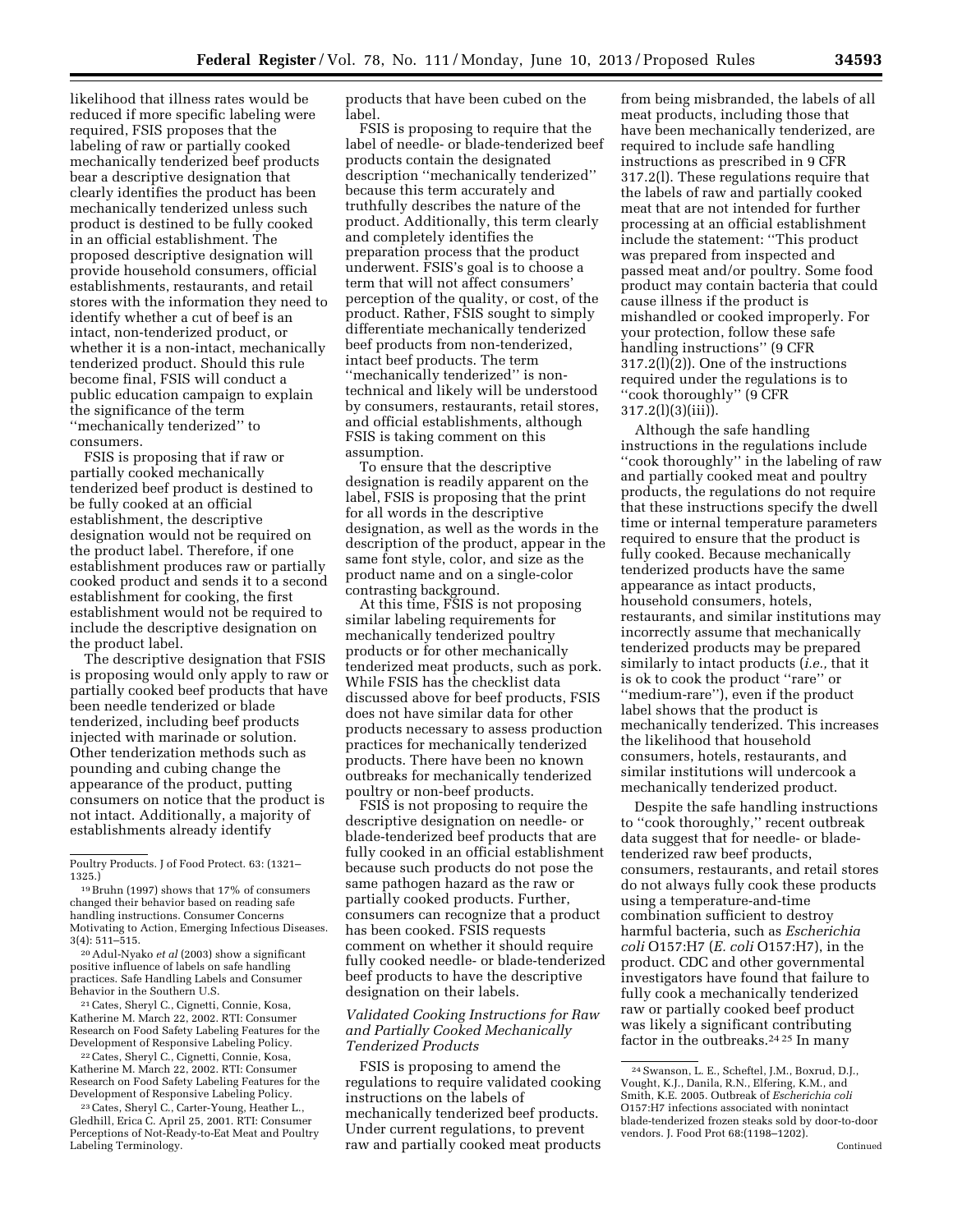cases, patients reported preparing or ordering steaks as ''rare'' or ''medium

rare.'' Because restaurants may not know that products are mechanically tenderized, they may prepare for their customers mechanically tenderized beef products that are "rare" or "mediumrare.'' Indeed, their customers may ask them to do so. Research on the sensory and cooking characteristics of various beef cuts suggests that the palatability of beef cuts decreases as the internal endpoint temperature increases. Other research has shown that consumers tend to prefer beef products that are cooked to a lower degree of doneness than that needed to reach the necessary internal temperature for a mechanically tenderized product, which needs to be fully cooked throughout its interior.<sup>26</sup> In some studies, consumers have given highest ratings to such underdone beef products.27 28 29 Consumers thus may order steaks that are cooked to a lesser degree of doneness than that necessary to fully cook them and restaurateurs may consequently serve the less-done products. FSIS requests comments on how the proposed labeling changes are likely to impact restaurants and other food service operations.

On the basis of these studies, scientific evidence referred to earlier in this document, and other studies 30 31 32

Anaheim, CA. 26 Schmidt, T.B., Keene, M.P, and Lorenzen, C.L. 2002. Improving Consumer Satisfaction of Beef Through the use of Thermometers and Consumer Education by Wait Staff. J. Food Sci. 67: (3190– 3193). 27Lorenzen, C.L., T.R. Neely, R.K. Miller, J.D.

Tatum, J.W. Wise, J.F. Taylor, M.J. Buyck, J.O. Reagan, and J.W. Savell. 1999. Beef Customer Satisfaction: Cooking Methods and Degree of Doneness Effects on the Top Loin Steaks. J. Animal

<sup>28</sup> Savell, J.W., Lorenzen, C.L., Neely, T.R., Miller, R.K., Tatum, J.D., Wise, J.W., Taylor, J.F., Buyck, M.J., Reagan, J.O. 1999. Beef Customer Satisfaction: Cooking Methods and Degree of Doneness Effects on the Top Sirloin Steaks. J. Animal Science

<sup>29</sup>Neely, T.E., Lorenzen, C.L., Miller, R.K., Tatum,J.D., Wise, J.W.,Taylor, J.F., Buyck,M.J., and Savell, J.W.. 1999. J. Animal Science 77:653–660. Beef Customer Satisfaction: Cooking Method and

<sup>30</sup> Luchansky, J.B., Porto-Fett, A.C.S., Shoyer, B.A., Call, J.E., Schlosser, W., Shaw, W., Bauer, N., Latimer, H. 2012. Fate of Shiga toxin-Producing O157:H7 and non-O157:H7 *Escherichia coli* Cells within Blade-Tenderized Beef Steaks after Cooking on a Commercial Open-Flame Gas Grill. J. of Food

<sup>31</sup> Johnston, R.W., M.E. Harris, A.B. Moran. 1978. The Effect of Mechanically Tenderization on Beef Rounds Inoculated with Salmonella. J. Food Safety 1:201–209.

that indicate that mechanically tenderized beef products need to be cooked more thoroughly than intact beef products, FSIS is making an additional proposal. Thus, in addition to a descriptive designation that identifies that needle- or blade-tenderized beef products have been mechanically tenderized, FSIS is proposing to require that labels of raw and partially cooked needle- or blade-tenderized beef products destined for household consumers, hotels, restaurants and similar institutions include cooking instructions that have been validated to ensure that potential pathogens throughout the product are destroyed.

Under this proposal, needle- or bladetenderized beef products that are destined to be fully cooked at an official establishment would not be required to include validated cooking instructions on product labels. Official establishments are required to follow regulatory performance standards to ensure that ready-to-eat products receive a full lethality treatment (for cooked beef, roast beef, and cooked corned beef products, see 9 CFR 318.17) and use controls to prevent postlethality contamination with *Listeria monocytogenes* (9 CFR 430.4).

FSIS is proposing to require that the validated cooking instructions include, at a minimum: (1) the method of cooking; (2) a minimum internal temperature validated to ensure that potential pathogens are destroyed throughout the product; (3) whether the product needs to be held for a specified time at that temperature or higher before consumption; and (4) instruction that the internal temperature should be measured by the use of a thermometer. The Agency is proposing to require that the cooking instruction statement include the cooking method because consumers need explicit information about how to cook a product in order to ensure that it is safe for consumption. The cooking instructions included on the label should be practical and likely to be followed by consumers. FSIS is proposing that cooking instructions must be validated to ensure that potential pathogens are destroyed throughout the product as determined by the specified minimum internal temperature and dwell time for the product before consumption.

Consistent with the regulation on HACCP validation (9 CFR 417.4), to validate the cooking instructions, should this rule become final, the

establishment would be required to obtain scientific or technical support for the judgments made in designing the cooking instructions, and in-plant data to demonstrate that it is, in fact, achieving the critical operational parameters documented in the scientific or technical support. HACCP does not require establishments that produce mechanically tenderized product to have validated cooking instructions. But just as establishments have to validate their HACCP plans' adequacy in controlling the food safety hazards identified during the hazard analysis, so too, under this proposed rule, establishments that produce mechanically tenderized beef products will have to validate their cooking instructions. The scientific support would need to demonstrate that: (1) The cooking instructions provided can repeatedly achieve the desired minimum internal temperature and, if applicable, rest time and (2) the minimum internal time and, if applicable, rest time achieved by the instructions will ensure that the product is fully cooked to destroy potential pathogens throughout the product. The in-plant data would need to demonstrate that the establishment is, in fact, achieving the critical operational parameters documented in the scientific or technical support. For additional information on validation see the following **Federal Register** notice on HACCP Systems Validation (77 FR 27135; May 10, 2012) available at: *http://* 

*www.fsis.usda.gov/Frame/Frame Redirect.asp?main=http:// [www.fsis.usda.gov/OPPDE/rdad/](http://www.fsis.usda.gov/Frame/FrameRedirect.asp?main=http://www.fsis.usda.gov/) FRPubs/2009–0019.htm*.

# *Guidance on Validated Cooking Instructions*

The Agency has posted on its Significant Guidance Documents Web page (*[http://www.fsis.usda.gov/](http://www.fsis.usda.gov/Significant_Guidance/index.asp) Significant*\_*[Guidance/index.asp](http://www.fsis.usda.gov/Significant_Guidance/index.asp)*) guidance on validated cooking instructions for mechanically tenderized product. This guidance, drawing heavily on the findings of the two recent ARS studies (Luchansky 2011 and 2012) represents current FSIS thinking; however, FSIS requests comment on it and intends to update it as necessary before this rule becomes final. In addition to requesting comments on the guidance document, FSIS specifically requests additional scientifically valid data on cooking instructions developed for various mechanically tenderized beef products that have been found to consistently meet an endpoint temperature and rest time sufficient to ensure the product is fully cooked.

<sup>25</sup>Culpepper W, Ihry T, Medus C, Ingram A, Von Stein D, Stroika S, Hyytia-Trees E, Seys S, Sotir MJ. 2010. Multi-state outbreak of *Escherichia coli*  O157:H7 infections associated with consumption of mechanically-tenderized steaks in restaurants— United States, 2009. Presented at International Association for Food Protection; August 1–4, 2010;

<sup>32</sup> Johnston, R.W., M.E. Harris, A.B. Moran. 1978. The Effect of Mechanically Tenderization on Beef Rounds Inoculated with Salmonella. J. Food Safety 1:201–209.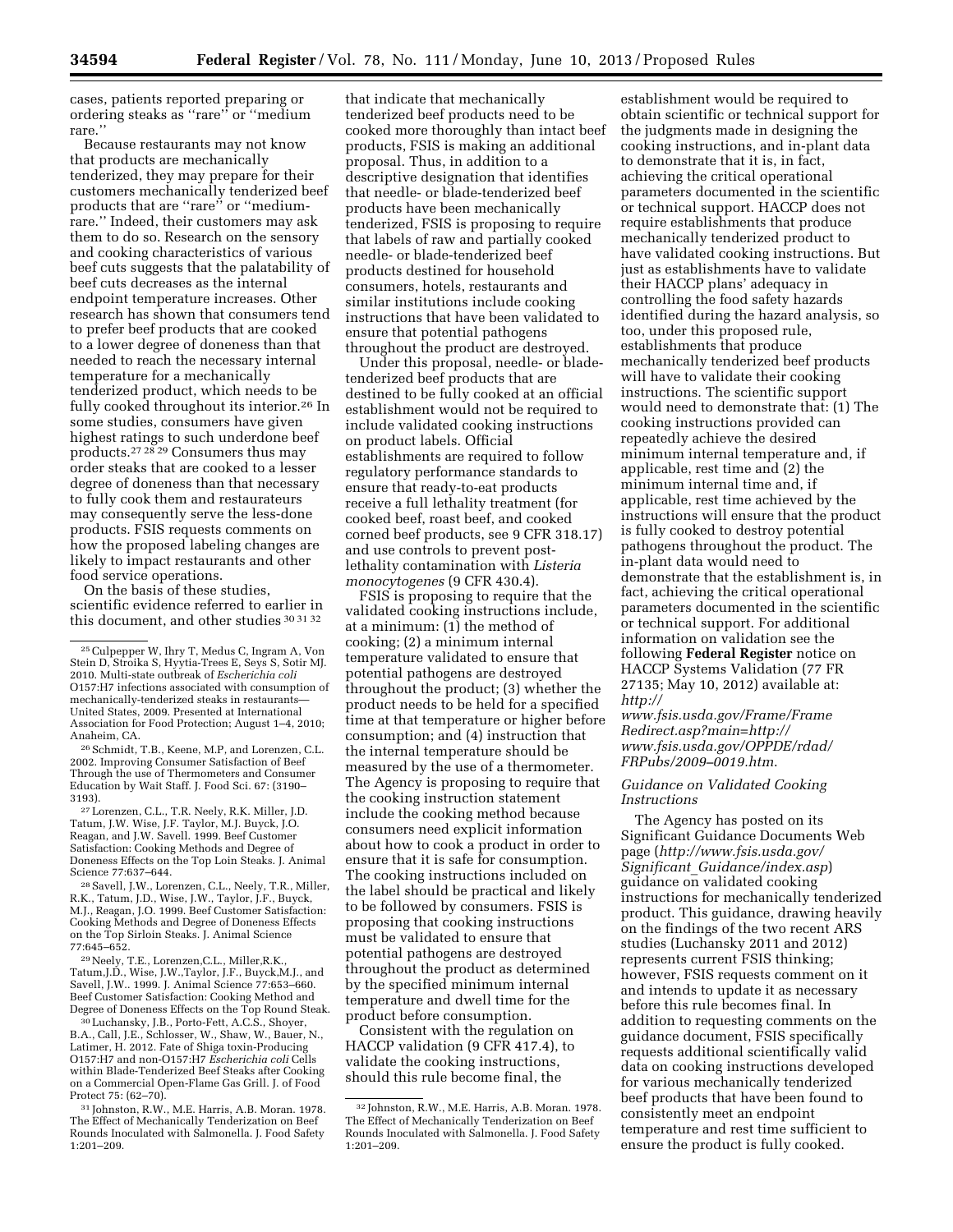Should this rule become final, establishments could collect their own scientific data to support the cooking instruction, use a study from an outside source, or use the guidance provided by FSIS. The guidance document provided by FSIS includes a summary of cooking instructions (*e.g.,* place product in an oven heated to X degrees F for X minutes to achieve the desired endpoint temperature of X degrees F for X minutes) drawn from the peer reviewed literature to achieve endpoint temperatures sufficient to ensure the product is fully cooked and the risk of contamination with a pathogen is sufficiently reduced. The format and wording of the instructions are based on best practices seen by the FSIS Labeling and Program Delivery Division (LPDD). The critical operational parameters from each study (*e.g.,* the cut of meat, method of tenderization, product thickness, and cooking method) are included in the summary so that establishments can select cooking instructions that will be applicable to their product. Establishments could utilize these cooking instructions on the labels of their products, without needing to conduct any additional experiments or provide any further scientific support, provided that the actual product being produced and labeled is similar to the product the instructions were developed for.

In the event that establishments are unable to use the specific examples in the guidance (*e.g.,* because the product is of a different thickness or is to be cooked using a different method than was previously studied), the guidance document also contains instructions on how to develop such support. The protocol provided is based on the experimental design employed in the recent ARS studies. Specifically, the document addresses the factors that should be considered when designing a validation study (*e.g.,* number of replicates, factors that affect heat transfer, testing methodology, etc.).

# *Affected Industry*

The proposed new descriptive designation requirement would apply to all raw or partially cooked needle- or blade-tenderized beef products going to retail stores, restaurants, hotels, or similar institutions or to other official establishments for further processing other than cooking. The proposed requirements for validated cooking instructions would apply to raw or partially cooked mechanically tenderized beef products destined for household consumers, hotels, restaurants, or similar institutions. If a second establishment repackages the

product for household consumers, hotels, restaurants or similar institutions, the second establishment would be responsible for applying the validated cooking instructions to the product label. If retail stores repackage the product, they would be required to include the descriptive designation and validated cooking instructions from the official establishment on the retail label.

If this proposal is adopted as a final rule, establishments or retail stores would be permitted to add the required information to existing label designs, or they could apply a separate sticker with the required information to existing labels. FSIS would generically approve the modifications made to the labels for needle- or blade-tenderized beef products from official establishments based on the provisions for generic approval in 9 CFR 317.5(a) $(i)$ .

If this proposal is finalized, raw or partially cooked needle- or bladetenderized beef products would have descriptive designations that are different from those of whole, intact products. Once implemented, raw or partially cooked beef products subject to this rule whose labels do not include the descriptive designation ''mechanically tenderized,'' and such products destined for household consumers, hotels, restaurants, or similar institutions whose labels do not include validated cooking instructions, would be misbranded because the product labels would be false or misleading, because the products would be offered for sale under the name of another food, and because the product labels would fail to bear the required handling information necessary to maintain the products' wholesome condition (21 U.S.C. 601(n)(1), 601(n)(2), and 601(n)(12)).

Of the 555 official establishments that produce mechanically tenderized beef products that could be affected by this proposed rule, 542 are small or very small according to the FSIS HACCP definition. There are about 251 very small establishments (with fewer than 10 employees) and 291 small establishments (with more than 10 but less than 500 employees). Therefore, a total of 542 small and very small establishments could possibly be affected by this rule. The FSIS HACCP definition assigns a size based on the total number of employees in each official establishment. The Small Business Administration definition of a small business applies to a firm's parent company and all affiliates as a single entity. These small and very small manufacturers, like the large manufacturers, would incur the costs associated with modifying product

labels to add on the labels ''mechanically tenderized'' and validated cooking instructions needed to ensure adequate pathogen destruction.

# *Descriptive Designations on Intact Product*

Note that intact beef products may bear a descriptive designation of ''intact,'' consistent with 9 CFR 317.2(e). However, such a descriptive designation is not required. If producers want to use such a descriptive designation on labels of intact product to distinguish it from non-intact product, FSIS would allow the designation and would not consider it a special statement requiring label approval by the Agency. Rather, FSIS would generically approve the labels with the statement based on the provisions for generic approval in 9 CFR 317.5(a)(1).

# *Executive Order 12988*

This proposed rule has been reviewed under Executive Order 12988, Civil Justice Reform. Under this proposed rule: (1) All State and local laws and regulations that are inconsistent with this rule will be preempted, (2) no retroactive effect will be given to this rule, and (3) no retroactive proceedings will be required before parties may file suit in court challenging this rule.

# *Executive Order 12866 and Executive Order 13563*

Executive Orders 12866 and 13563 direct agencies to assess all costs and benefits of available regulatory alternatives and, if regulation is necessary, to select regulatory approaches that maximize net benefits (including potential economic, environmental, public health and safety effects, distributive impacts, and equity). Executive Order 13563 emphasizes the importance of quantifying both costs and benefits, of reducing costs, of harmonizing rules, and of promoting flexibility. This proposed rule has been designated an ''significant regulatory action'' although not economically significant, under section 3(f) of Executive Order 12866. Accordingly, the rule has been reviewed by the Office of Management and Budget.

Baseline: The Final Report of the Expert Elicitation on the Market Shares for Raw Meat and Poultry Products Containing Added Solutions and Mechanically Tenderized Raw Meat and Poultry Product, February 2012 (February 2012 Report),33 estimates that

<sup>33</sup>Muth, Mary K., Ball, Melanie, and Coglaiti, Michaela Cimini February 2012.: RTI International Continued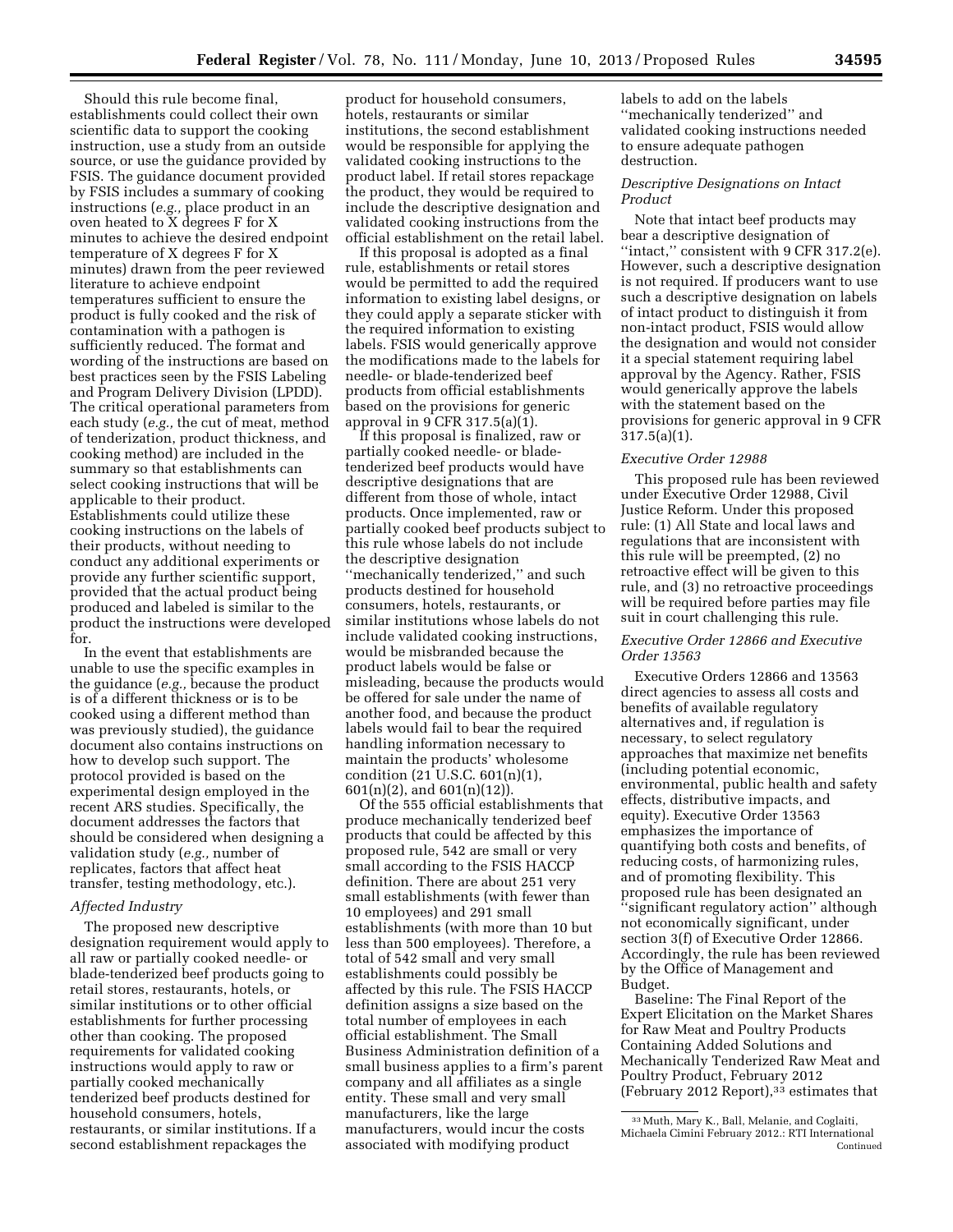there are 555 official establishments that produce blade, needle, and both blade and needle mechanically tenderized beef products.34 In terms of assigned HACCP processing size, the 555 establishments are comprised of 251 very small, 291 small, and 13 large establishments. Total U.S. beef production was 24.3 billion pounds in 2010.35 The February 2012 Report estimates that the proportion of beef products that is mechanically tenderized is about 10.5 percent of total beef products sold, or 2.6 billion pounds. Of these products, an estimated 318 million pounds were brand name packaged by the establishment for retail sales; 640 million pounds private label packaged by the establishment for retail sales; 1,594 million pounds were packaged by the establishment for food service, and 479 million pounds were packaged in retail operations.36

Retail establishments would be involved in repackaging products to be sold at retail. FSIS has not estimated the number of retail establishments that would be involved with repackaging raw or partially cooked mechanically tenderized beef products or the number of labels they would require to be in compliance with this rule.37 FSIS expects that very few retail facilities are producing mechanically tenderized beef. FSIS requests data on the number and size distribution of retail establishments that could be possibly affected by this proposed rule.

The proposed new descriptive designation requirement would apply to all raw or partially cooked needle- or blade-tenderized beef products going to retail stores, restaurants, hotels, or similar institutions, or other official establishments for further processing, unless such product is destined to be

fully cooked at an official establishment. *Cost Analysis*  The proposed requirements for validated cooking instructions would apply to raw or partially cooked mechanically tenderized products destined for household consumers, hotels, restaurants, or similar institutions. If a second establishment repackages the product for household consumers, hotels, restaurants, or similar institutions, the second establishment would also be responsible for applying the validated cooking instructions to the product label. If retail stores repackage the product, they would have to include the descriptive designation and validated cooking instructions from the official establishment on the retail label.

This rule would affect foreign establishments that manufacture and export to the United States raw or partially cooked beef products that are mechanically tenderized, because foreign establishments that manufacture and export these products to the United States will be required to follow these same labeling requirements. FSIS requests information on the number of foreign establishments that would be affected if this proposed rule is finalized.

### *Expected Cost of the Proposed Rule*

The proposed rule would require all official establishments that produce raw mechanically tenderized beef products to modify their product labels to include the term ''mechanically tenderized'' as part of the products' descriptive name and to add validated cooking instructions to the labels of all raw and partially cooked needle- or bladetenderized beef products destined for household consumers, hotels, restaurants, or similar institutions. To incorporate this information, establishments may add the required information to existing label designs with minor changes. As discussed below, establishments' and stores' costs likely would be mitigated because the uniform compliance date may result in a number of labeling rules going into effect at the same time. Therefore, the establishments will have additional time to comply based on the delayed effective date provided by the uniform compliance labeling rule and will be able to limit label supplies based on the day that the labels will need to be modified. In addition, the uniform compliance date allows establishments time to use existing labels and will, therefore, result in minimal loss of inventory of labels.

On the basis of data provided by the FSIS Labeling and Program Delivery Staff, the Agency estimates that there are approximately 270,000 meat and poultry labels in the marketplace.38 Of those, FSIS estimates that 50 percent of the total labels, or 135,000, are unique labels for raw meat and poultry products labeled at official establishments. This estimate of 135,000 may be an overestimate because it assumes an exclusive label for each variation of a product. Of the 135,000 labels, FSIS assumes that 23.8 percent,39 or 32,130 labels, are for beef products. Using the 10.5-percent estimate for the share of beef products that are mechanically tenderized, and the 32,130 estimated number of beef labels, the estimated number of labels for mechanically tenderized beef products is 3,374. This proposed rule would require these products to add ''mechanically tenderized'' to their labels.

FSIS is developing a final rule that would require additional labeling of products with added solutions. If this proposed rule becomes final before the added solutions rule is in effect, then an additional 15.8 percent of all beef products, or 5,077 labels, would require the ''mechanically tenderized'' designation on their labels. (See proposed rule ''Common or Usual Name Requirements for Meat and Poultry Products with Added Solutions'' (76 FR 44855.) If both this rule on mechanically tenderized products and products with added solutions are in effect, establishments are likely to make all labeling changes at the same time.

The number of labels was not tracked by the FSIS Labeling Information System Database because many mechanically tenderized beef products are single ingredient products, and establishments may be eligible for generic approval of these labels. FSIS does not have data on partially cooked mechanically tenderized beef products but expects that the amount of these products is small and therefore has not included them in the cost calculations.

Final Report—Expert Elicitation on the Market Shares for Raw Meat and Poultry Products Containing Added Solutions and Mechanically Tenderized Raw Meat and Poultry Products, Table 3–11 on p. 3–17.

<sup>34</sup>The February 2012 report estimates that 490 establishments produce products that are both mechanically tenderized and containing added solutions.

<sup>35</sup> Based on slaughter volumes multiplied by average carcass weights in the Expert Elicitation on the Market Shares for Raw Meat and Poultry Products Containing Added Solutions and Mechanically Tenderized Meat and Poultry Products, RTI International, February 2012.

<sup>36</sup> Ibid. Table 3–8 Proportions of Mechanically Tenderized-only Beef Product pounds by Packaging and labeling Type on p. 3–13, and Table 3–14 Estimated Pounds of Mechanically Tenderized-only Beef Products by Packaging and Labeling Type (Millions), p. 3–18.

<sup>37</sup>FSIS believes that the number of retailers involved in repackaging mechanically tenderized beef is small and declining, with large retailers and warehouse clubs moving toward ordering caseready packaged beef products.

<sup>38</sup> In the proposed rule for Prior Label Approval System: Generic Label Approval (Docket FSIS– 2005–0016), FSIS estimated that there were approximately 266,061 approved meat and poultry product labels in the marketplace. For the purpose of this analysis, FSIS chose to round the number of approved meat and poultry product labels in the marketplace to 270,000.

<sup>39</sup>From Muth, Mary K., Ball, Mary K., and Coglaiti, Michaela Cimini February 2012.: RTI International Final Report—Expert Elicitation on the Market Shares for Raw Meat and Poultry Products Containing Added Solutions and Mechanically Tenderized Raw Meat and Poultry Products, p. 3–8.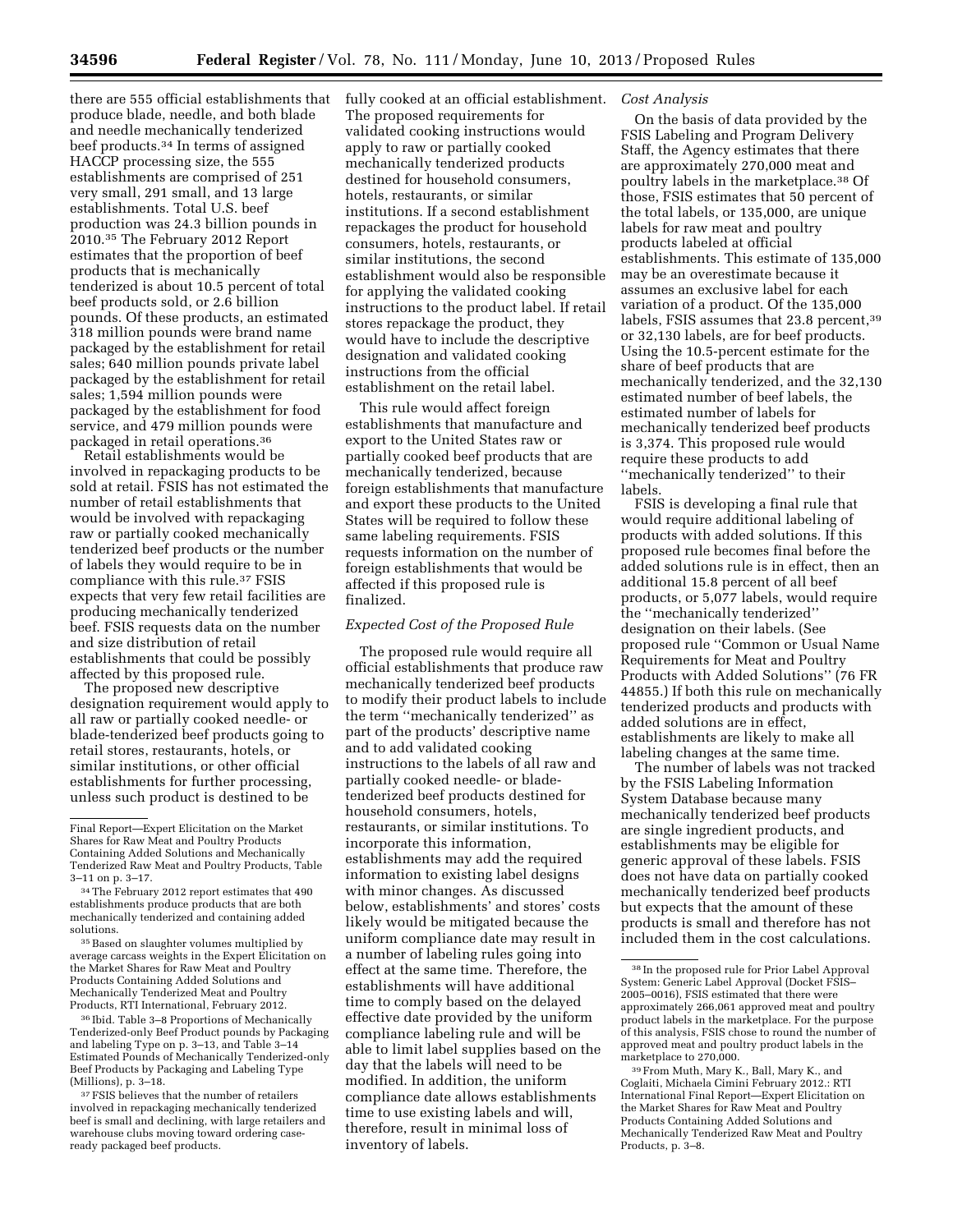FSIS requests comments on the number of labels approved by establishments for raw and partially cooked mechanically tenderized beef products.

This cost analysis uses the mid-point label design modification costs for a minor coordinated label change, as provided in a March 2011 FDA report.<sup>40</sup> This report defines a minor change as one in which only one color is affected and the label does not need to be redesigned. We conclude that the labeling change that would be required by this proposed rule is a minor change because the words ''mechanically tenderized'' need to be added to the label, which is comparable to the addition of an ingredient to the ingredient list and the addition of validated cooking instructions is comparable to minimal changes to a facts panel (*e.g.* nutrition facts, supplement facts, or drug facts). For comparison purposes, in 2011, the Food and Drug Administration estimated that the required labeling costs for its final rule 41 on the labeling of bronchodilators were deemed minor. The FDA required revisions to the ''Indications,'' ''Warnings,'' and ''Directions'' sections of the Drug Fact label. Using the RTI labeling model described in the March 2011 report, the FDA concluded that the revisions would be deemed minor. FSIS assumes that the addition of validated cooking instruction is similar to the aforementioned changes to the drug fact panel, and is therefore deemed minor. FSIS requests comments on these cost estimates.

FSIS expects that all label changes resulting from this proposed rule will be coordinated with planned label changes. The mid-point label design modification costs for a minor coordinated label change are an estimated \$310 per label. A coordinated label change is when a regulatory label change is coordinated with planned labeling changes by the firm. A coordinated change is likely because of uniform compliance labeling rules. These rules help affected establishments minimize the economic impact of labeling changes because affected establishments can incorporate multiple label redesigns required by multiple Federal rulemakings into one modification at 2-year intervals, to

reduce the cost of complying with the final regulation.42 Moreover, this allows time to use existing labels and results in minimal losses of inventories of labels.

In the case of a coordinated label change, only administrative and recordkeeping costs are attributed to the regulation, and all other costs are not.43 FSIS estimates the cost to be \$1.05 million (3,374 labels  $\times$  \$310) for mechanically tenderized beef products only; such products do not contain added solution. The annualized cost to the industry for products that are mechanically tenderized only is estimated to be \$140 thousand at 7 percent for 10 years (\$120 thousand when annualized at 3 percent for 10 years).

FSIS is developing a final rule that would require additional labeling of products with added solutions. If this proposed rule becomes final before the added-solution rule is finalized, the cost estimated would be higher to reflect an additional 15.8 percent (or 5,077 labels) of all beef products that are both mechanically tenderized and containing added solutions. This would result in an additional one-time total cost (for all affected labels for mechanically tenderized beef containing added solutions) of \$1.57 million or \$209 thousand when annualized at 7 percent for 10 years (\$179 thousand when annualized at 3 percent for 10 years).

43From the 2011 FDA labeling model paper, the costs of a label change (p. 3–3) include administrative and recordkeeping activities, graphic design, market testing (organizing focus groups), prepress (convert design to plates), engraving, printing, and disposing of old inventory. The regulatory costs of a coordinated label change are administrative and recordkeeping costs ''associated with understanding the regulation, determining their responses, tracking the required change throughout the labeling change process, and reviewing and updating their records of product labels. The costs other than administrative and recordkeeping are not attributable to the regulation if the labeling change is coordinated with a planned change.'' (p. 3–5). Model to Estimate Costs of Using Labeling as a Risk Reduction Strategy for Consumer Products Regulated by the Food and Drug Administration, FDA, March 2011. (Contract No. GS–10F–0097L, Task Order 5).

This proposed rule would require validated cooking instructions on packages for beef that is only mechanically tenderized and beef that is both mechanically tenderized and contains added solutions. Establishments could also incur costs to validate the required cooking instructions for raw and partially cooked needle- or blade-tenderized beef products. These costs would be incurred to ensure that the cooking instructions are adequate to destroy any potential pathogens that may remain in the beef products after being tenderized. Most cooking instruction validations would be contracted out to universities or conducted by trade associations or large establishments. It is estimated that a validation study would cost between \$5,000 and \$10,000 per product line with one formulation. Most studies will validate cooking instructions for beef products with two formulations: injected with or without solution; therefore, the total cost per validation study would be between \$10,000– \$20,000.44 Industry cost would likely be relatively small because FSIS is issuing guidance along with this NPRM that establishments can use to develop cooking instructions. FSIS is requesting comments on the number of cuts per establishment that would require validated cooking instructions and comment on whether establishments would use FSIS' guidance to develop the validated cooking instructions. In addition, FSIS requests comments on the estimated costs for developing validated cooking instructions. For purposes of this analysis, FSIS has assumed that the costs of developing validated cooking instructions would be minimal because FSIS assumes that most establishments will follow FSIS' guidance.

# *FSIS Budgetary Impact of the Proposed Rule*

This proposed rule will result in no impact on the Agency's operational costs because the Agency will not need to add any staff or incur any non-labor expenditures since inspectors periodically perform tasks to verify the presence of mandatory label features and to ensure that the label is an accurate representation of the product. The Agency's cost to develop guidance material that establishments can use to develop cooking instructions will be minimal because such guidance exists and can be modified and posted on the

<sup>40</sup>Model to Estimate Costs of Using Labeling as a Risk Reduction Strategy for Consumer Products Regulated by the Food and Drug Administration, FDA, March 2011. (Contract No. GS–10F–0097L, Task Order 5).

<sup>41</sup>Labeling for Bronchodilators To Treat Asthma; Cold, Cough, Allergy, Bronchodilator, and Antiasthmatic 2011.

Drug Products for Over-the-Counter Human Use, 76 FR 143

<sup>42</sup>On December 14, 2004, FSIS issued a final rule that provided that the Agency will set uniform compliance dates for new meat and poultry product labeling regulations in 2-year increments and will periodically issue final rules announcing those dates. FSIS established January 1, 2016 as the uniform compliance date for new meat and poultry product labeling regulations that are issued between January 1, 2013, and December 31, 2014 (See 77 FR 76824). The final mechanically tenderized beef rule will likely be issued during this period. The March 2011 FDA report states that changes in labels for food products can be coordinated with firms' planned label changes within 42 months (see Table 3–1, Model to Estimate Costs of Using Labeling as a Risk Reduction Strategy for Consumer Products Regulated by the Food and Drug Administration, FDA, March 2011 (Contract No. GS–10F–0097L, Task Order 5)).

<sup>44</sup>Per telephone conversation with the Grocery Manufacturers Association Director of Science Operations, Food Protection.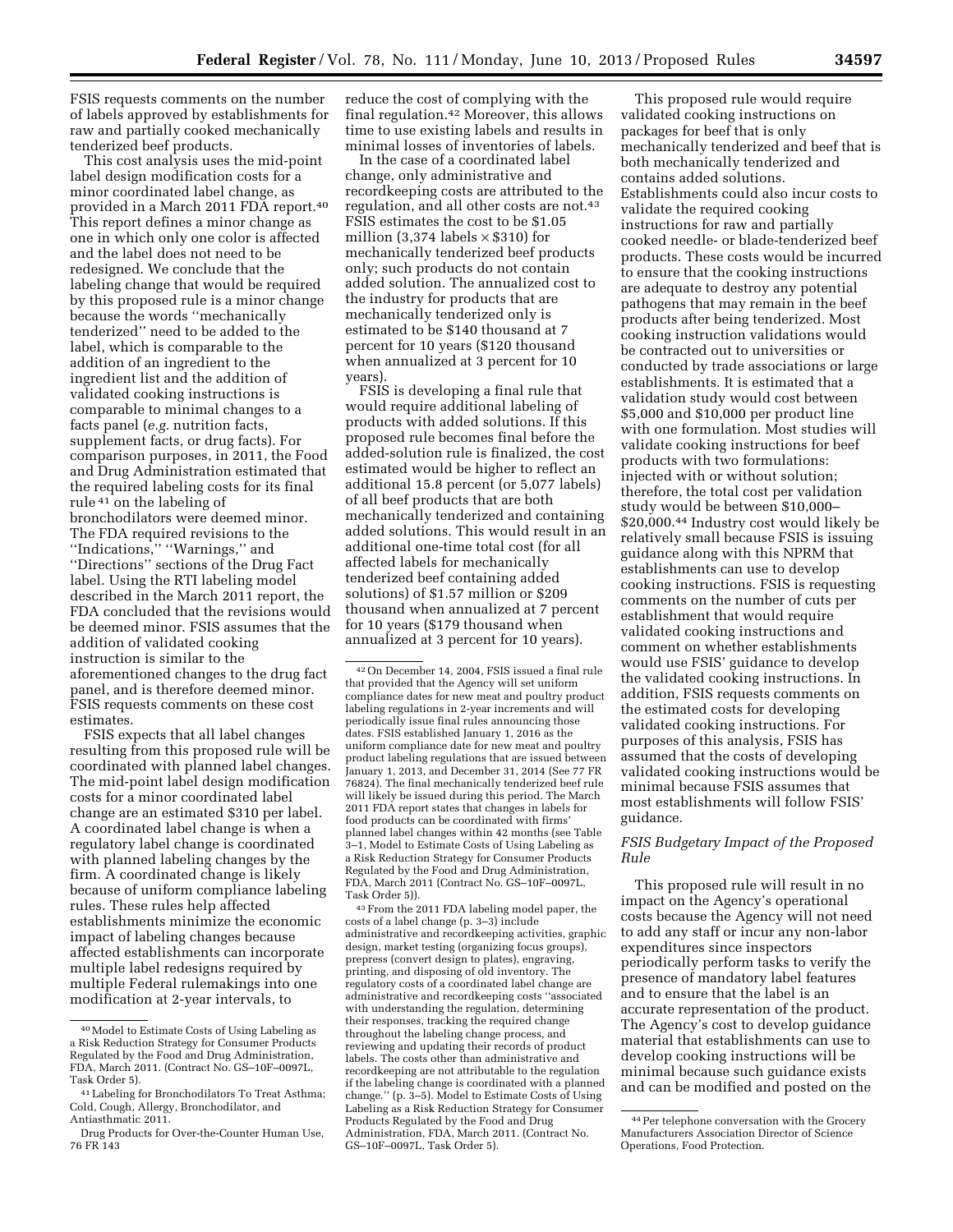FSIS Web site in fewer than six staffhours.

FSIS is soliciting comments and data on any other potential federal costs that might result from finalizing this rule.

### *Expected Benefits and Miscellaneous Impacts of the Proposed Rule*

The Agency has determined that the proposed new labeling requirements will improve public awareness of product identities. The proposed rule will clearly differentiate non-intact, mechanically tenderized beef products from intact products, thereby providing truthful and accurate labeling of beef products.

As stated earlier, when purchasing a beef product, tenderness is a key factor. However, not all needle- or bladetenderized beef products are readily distinguished from non-tenderized beef products. Therefore, by requiring the descriptive designation ''mechanically tenderized'' on the labels of this product, the consumers will be informed of the additional attributes of the product when deciding whether to purchase the product. Although the benefits of having such additional information cannot be quantified, providing better market information to consumers could promote better competition among establishments that produce beef products. In addition, if the new label causes a divergence in price between intact and mechanicallytenderized beef, there would be a number of changes in consumer and producer surplus. Consumers who purchase mechanically-tenderized beef in the absence of the rule and would continue doing so in its presence would gain surplus due to the decrease in price for mechanically-tenderized beef, while consumers purchasing intact beef in the absence of the rule would experience a loss of surplus due to the increase in price for intact beef. Some producers of intact beef or other meats would realize a surplus increase because consumers may substitute such products for mechanically tenderized beef.

FSIS has concluded that labeling information on needle- or bladetenderized beef products may help consumers and retail establishments better understand the product they are purchasing. This knowledge is the first step in helping consumers and retail establishments become aware that they need to cook these products differently than intact beef products before the products can be safely consumed. Additionally, by including cooking instructions, the food service industry and household consumers will be made aware that a mechanically tenderized beef product or injected beef product

needs to be cooked to a minimum internal temperature and may need to be maintained at this temperature for a specific period of time to sufficiently reduce the presence of potential pathogens in the interior of the beef product.

FSIS generated an estimate of the annual number of illnesses from mechanically (needle- or blade-) tenderized beef steaks and roasts and mechanically tenderized beef steaks and roasts that contain added solutions that could potentially be avoided as a result of this proposed rule. FSIS evaluated the effect of additional cooking of nonintact product by first determining the implied concentration of organisms prior to cooking given current information, then determining the effect of adding additional cooking. Additional cooking is modeled to a minimum temperature of 160 °F. Current cooking practices as captured in the EcoSure dataset do not specifically include the time from when the final cooking temperature was recorded to when consumption occurred. It is likely that product in this data set encountered a range of dwell times. FSIS recommends in its guidance concerning steaks and roasts a cooking temperature of 145 °F with 3 minutes resting time for cooking steaks and whole roasts because data support that this would be equivalent to cooking at 160 °F without holding a product at that temperature for any dwell time.45 FSIS' guidance concerning cooking steaks and whole roasts is located at *[http://](http://blogs.usda.gov/2011/05/25/cooking-meat-check-the-new-recommended-temperatures/)  [blogs.usda.gov/2011/05/25/cooking](http://blogs.usda.gov/2011/05/25/cooking-meat-check-the-new-recommended-temperatures/)meat-check-the-new-recommended[temperatures/.](http://blogs.usda.gov/2011/05/25/cooking-meat-check-the-new-recommended-temperatures/)* If consumers adopt such practices, results would be comparable to consumers cooking product to 160° F but not holding product at that temperature for any dwell time.46

Therefore, FSIS used the results from the risk analysis that estimate the benefits of consumers cooking mechanically tenderized product to 160° F without a dwell time because they are equivalent to 145° F with 3 minutes of dwell time and because the Agency did not have information about dwell time from the risk analysis.

The Centers for Disease Control and Prevention (CDC) recently completed an analysis attributing foodborne illnesses to their sources. Painter, *et al.,*  examined outbreak data from 1998 through 2008 and identified 186 outbreaks of *E. coli* O157 resulting in 4,844 illnesses during that period.47 As a consequence of this analysis, Painter, *et al.,* attributed 39.4% of illnesses or 1,909 (4,844  $\times$  0.394) to beef.

Of the 6 outbreaks in tenderized products described in Table 2, 5 occurred during the time frame analyzed by Painter, *et al.* These 5 outbreaks (occurring between 2000 and 2007) resulted in 151 illnesses. Thus, approximately 7.9% (151/1,909) of *E. coli* O157 illnesses are attributable to tenderized beef product.

Painter *et al.'*s work includes the illnesses associated with outbreaks, which constitute only a fraction of the overall *E. coli* O157 illnesses that occur each year. For an estimate of overall illness numbers, we turn to another CDC study, whose authors estimate that there are 63,153 annual illnesses due to *E. coli*  O157 in the United States from all sources.48 To determine the annual number of illnesses from *E. coli* O157 (STEC O157), CDC begins with the annual incidence of STEC O157 infections reported to CDC's Foodborne Diseases Active Surveillance Network (FoodNet) sites from 2005 to 2008. This value is adjusted up using an underdiagnosis multiplier that is based on the following factors:

1. Whether a person with diarrhea seeks medical care. CDC bases this on unpublished surveys of persons with bloody or non-bloody diarrhea conducted in 2000–2001, 2002–2003, and 2006–2007. CDC estimates that about 35% of persons with bloody diarrhea (about 90% of STEC O157 illnesses) would seek medical care and about 18% of persons with non-bloody diarrhea would seek medical care.

2. Whether a person seeking medical care submits a stool specimen. This is

<sup>46</sup>Equivalency in cooking temperatures and times can be estimated using D and Z-values. The D-value is a measure of how long bacteria must be exposed to a particular temperature to effect a 1 log10 reduction. The Z-value is a measure of how much temperature change is necessary to effect a 1 log10 change in the D-value. Although these values have not been measured for *E. coli* O157:H7 in steaks, they have been measured in ground beef. At 158 °F (70° C) *E. coli* O157:H7 had a D-value of about 3.3 seconds, at 144.5 °F (62.5 °C) the D-value was 52.8 seconds. (Murphy, R. Y., E. M. Martin, *et al.* (2004). ''Thermal process validation for *Escherichia coli*  O157:H7, Salmonella, and Listeria monocytogenes in ground turkey and beef products.'' *J Food Prot*   $67(7)$ : 1394–1402.) Three minutes at 145 °F would be equivalent to more than 10 seconds at 160 °F. Using the Z-value for *E. coli* O157:H7 in ground beef yields similar estimates. The Z-value was given as 9.8 °F (5.43°C). Changing the temperature from 160 °F to 145 °F would then represent an increase in D-value of about 1.5 log10. Thus, 3 minutes at 145 °F would be equivalent to 5.7 seconds at 160 °F. In either case, three minutes at 145  $^{\circ}\mathrm{F}$  is more than equivalent to an instantaneous temperature (< 1 sec) at  $160 °F$ .

<sup>47</sup>Painter, J., R. Hoekstra, *et al.* (2013).

<sup>&#</sup>x27;'Attribution of foodborne illnesses, hospitalizations, and deaths to food commodities by using outbreak data, United States, 1998–2008.'' Emerg Infect Dis 9(3): 407–415.

<sup>48</sup>Scallan, E., R.M. Hoekstra, *et al.* (2011). ''Foodborne illness acquired in the United States major pathogens.'' *Emerg Infect Dis* 17(1): 7–15.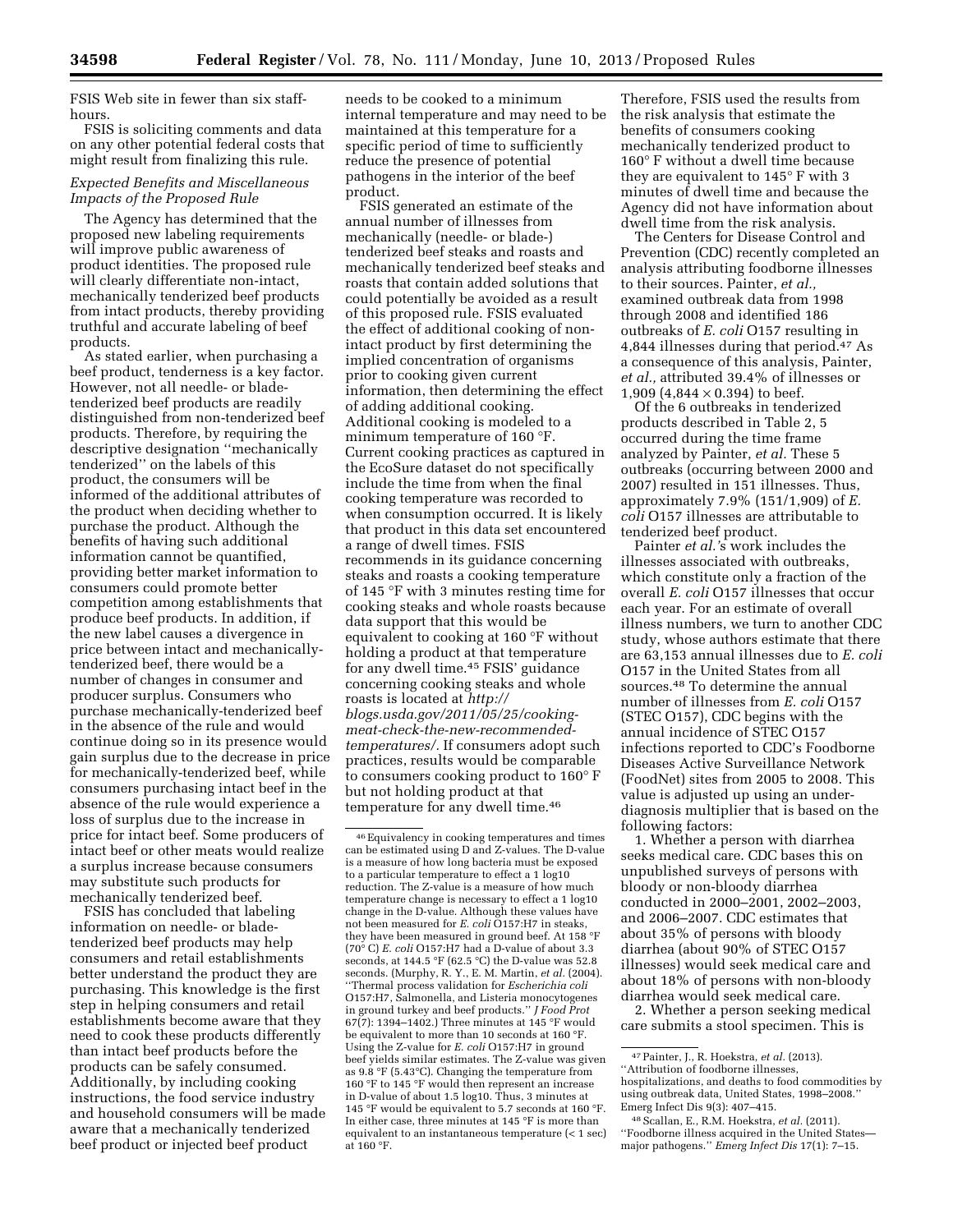also based on unpublished surveys of persons with bloody or non-bloody diarrhea conducted in 2000–2001, 2002–2003, and 2006–2007. CDC estimates that about 36% of persons with bloody diarrhea seeking medical care and about 19% of persons with non-bloody diarrhea seeking medical care would submit stool specimens.

3. Whether a laboratory receiving a stool specimen would routinely test it for STEC O157. This is based on a published study from the FoodNet Laboratory Survey.49 CDC estimates that 58% of laboratories would routinely test for O157 STEC.

4. How sensitive the testing procedure is. CDC used a laboratory test sensitivity rate of 70% based on studies of Salmonella.<sup>50</sup>51

5. CDC also adjusted for geographical coverage of the FoodNet sites and for the changing United States population for the years 2005–2008.

The value was also adjusted down for the following factors:

1. The proportion of illnesses that were acquired outside of the United States. Based on the proportion of FoodNet cases of STEC O157 infection who reported travel outside the United States within 7 days of illness onset (2005–2008), CDC estimated that 96.5% of illnesses were domestically acquired.

2. The proportion of STEC O157 outbreak-associated illnesses that was due to foodborne transmission. Based on reported outbreaks CDC estimated that 68% were foodborne.52 The overall effect of the upward and downward adjustments is a multiplier of 26.1 that is applied to the reported number of illness which is then adjusted down by about 35% to account for domestically acquired foodborne illness.

CDC's credible interval surrounding this point estimate ranges from 17,587 to 149,631.53 The estimated annual illnesses due to mechanically tenderized product is given by 63,153

51 Voetsch, A.C., T.J. Van Gilder, *et al.* (2004). ''FoodNet estimate of the burden of illness caused by nontyphoidal Salmonella infections in the United States.'' Clin Infect Dis 38 Suppl 3: S127– 134.

53Scallan, E., R.M. Hoekstra, *et al.* (2011). ''Foodborne illness acquired in the United States major pathogens.'' *Emerg Infect Dis* 17(1): 7–15.

(annual estimated illnesses of *E. coli*   $O157:H7^{54}$  × 0.394 (proportion of *E*. *coli* O157:H7 illnesses attributable to beef  $55$ )  $\times$  0.079 (proportion of beef attributable illnesses due to tenderized product  $56$  = 1,965. This gives a range of estimated annual illnesses from 547  $(= 17,587 \times 0.394 \times 0.079)$  to 4,657 (=  $149,631 \times 0.394 \times 0.079$ . FSIS requests comments on the methods used, including the application of the underlying datasets, to estimate illnesses attributable to mechanically tenderized beef and alternative methods for making this estimate. Because, combining three sources of information introduces uncertainty around the precision of these estimates, we are particularly interested in approaches to quantifying the uncertainty inherent in the method used.

An analysis of the NHANES 2005– 2006 Dietary Interview, Individual Foods, First Day, and Second Day files estimated approximately 11.7 billion servings annually of steaks and roasts. FSIS contracted with Research Triangle Institute to estimate market shares for mechanically tenderized beef and mechanically tenderized beef with added solutions.57 After accounting for the proportion of all beef that was ground, FSIS estimated that 21.0% of non-ground product was mechanically tenderized only and that 31.6% of nonground product was mechanically tenderized with added solutions. Thus, FSIS estimates that mechanically tenderized beef accounts for 6.2 billion servings annually. FSIS also estimates that the frequency of illness for mechanically tenderized product is 1,965/6.2 billion or 320 illnesses per billion servings, with a range from 88 (= 547/6.2 billion) to 751 (= 4,657/6.2 billion) illnesses per billion servings.

The dose response function for a pathogen associates an average dose with a corresponding frequency of illness. For *E. coli* O157:H7 the dose response function is characterized by a linear part in which the predicted probability of illness per serving across all exposures is proportional with respect to an average dose and by a non-

56 151 outbreak illnesses attributable to tenderized beef out of 1,909 outbreak illnesses attributable to all beef  $(151/1,909 = 0.079)$ .

linear part in which the predicted probability of illness is not proportional.

In the case of *E. coli* O157 illnesses attributable to mechanically tenderized beef, the frequency of illness is very low; therefore the mean dose across the population of servings that could account for this frequency of illness is also low. For one set of parameters the dose response function for *E. coli*  O157:H7 corresponds to an average dose of 0.0001 *E. coli* O157:H7 bacteria per serving with a frequency of illness of 320 per billion.58 This average dose is more than 5  $log_{10}$  below the point at which the dose response function becomes non-linear. This makes the average dose an appropriate surrogate for the distribution of all doses.59 At the lower end of the range of illnesses, a dose of 0.000028 *E. coli* O157:H7 bacteria per serving corresponds to a frequency of illness of 88 per billion servings. At the upper end of the range of illnesses, a dose of 0.00024 *E. coli*  O157:H7 bacteria per serving corresponds to a frequency of illness of 751 per billion servings. Both of these values also fall well below the point at which the dose response function becomes non-linear.

From a post-cooking dose of 0.0001, a pre-cooking dose of *E. coli* O157:H7 bacteria can be calculated by determining the average contamination level needed to survive cooking. The 2007 EcoSure consumer cooking temperature audit <sup>60</sup> involved the collection of data from primary shoppers of over 900 households geographically dispersed across the country. Participants were asked to record the final cooking temperature and name or main ingredient of any entrée they prepared during the week of the study. Of the 3,257 recorded consumer cooking temperatures in the database for all products, 318 recorded consumer cooking temperatures ranging from 82 °F to 212 °F for beef (not ground). Table 3 shows the number of observations for each recorded cooking temperature.

<sup>49</sup> Voetsch, A.C., F.J. Angulo, *et al.* (2004). ''Laboratory practices for stool-specimen culture for bacterial pathogens, including *Escherichia coli*  O157:H7, in the FoodNet sites, 1995–2000.'' Clin Infect Dis 38 Suppl 3: S190–197.

<sup>50</sup>Chalker, R.B. and M.J. Blaser (1988). ''A review of human salmonellosis: III. Magnitude of Salmonella infection in the United States.'' Rev Infect Dis 10(1): 111–124.

<sup>52</sup>Rangel, J.M., P.H. Sparling, *et al.* (2005). ''Epidemiology of *Escherichia coli* O157:H7 outbreaks, United States, 1982–2002.'' Emerg Infect Dis 11(4): 603–609.

<sup>54</sup> Ibid.

<sup>55</sup>Painter, J., R. Hoekstra, *et al.* (2013). ''Attribution of foodborne illnesses, hospitalizations, and deaths to food commodities by using outbreak data, United States, 1998–2008.'' Emerg Infect Dis 9(3): 407–415.

<sup>57</sup>Muth, M.K., M. Ball, *et al.* (2012). Expert Elicitation on the Market Shares for Raw Meat and Poultry Products Containing Added Solutions and Mechanically Tenderized Raw Meat and Poultry Products. Research Triangle Park, NC 27709, RTI International, 3040 Cornwallis Road.

<sup>58</sup>Powell, M., E. Ebel, *et al.* (2001). ''Considering uncertainty in comparing the burden of illness due to foodborne microbial pathogens.'' *Int J Food Microbiol* 69(3): 209–215.

<sup>59</sup>Williams, M.S., E.D. Ebel, *et al.* (2011). ''Methodology for determining the appropriateness of a linear dose-response function.'' *Risk Anal*  31(3): 345–350.

<sup>60</sup>EcoSure-EcoLab. (2007). ''EcoSure 2007 Cold Temperature Database.'' *FoodRisk.org* Retrieved May 26, 2010, from *[http://foodrisk.org/exclusives/](http://foodrisk.org/exclusives/EcoSure/) [EcoSure/.](http://foodrisk.org/exclusives/EcoSure/)*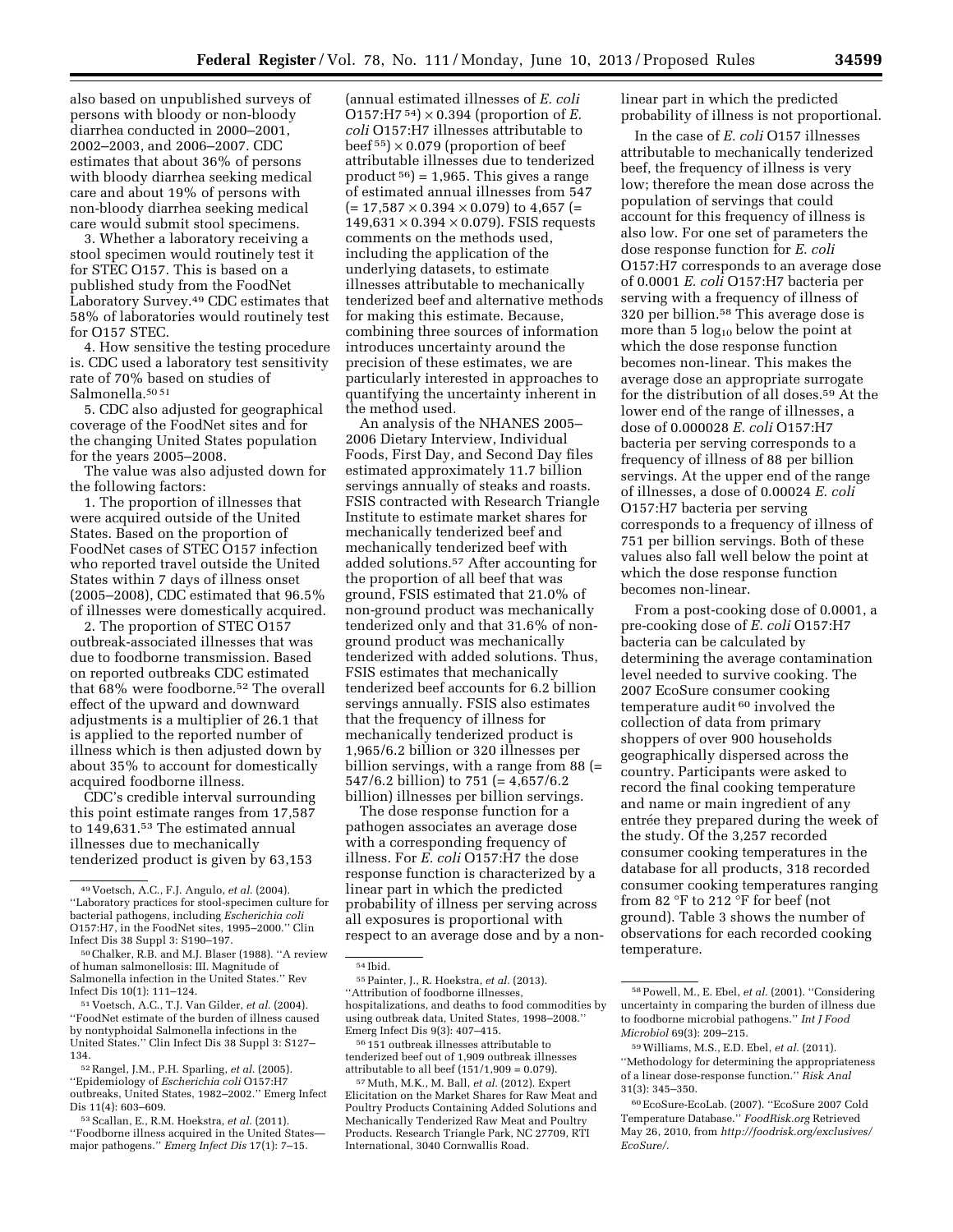TABLE 3—FINAL RECORDED CON-SUMER COOKING TEMPERATURES FOR BEEF (NOT GROUND) IN 2007 ECOSURE CONSUMER COOKING TEMPERATURE AUDIT

[EcoSure-EcoLab, 2007]

| Final cooking<br>temperature | Observations | Percent |
|------------------------------|--------------|---------|
| $80 - 89$                    | 1            | 0.3     |
| 90–99<br>                    | 3            | 0.9     |
| 100-109                      | 6            | 1.9     |
| $110 - 119$<br>              | 11           | 3.5     |
| 120–129                      | 19           | 6.0     |
| 130–139<br>.                 | 27           | 8.5     |
| 140–149<br>.                 | 38           | 11.9    |
| 150-159                      | 54           | 17.0    |
| 160-169<br>                  | 61           | 19.2    |
| 170–179<br>.                 | 31           | 9.7     |
| 180–189<br>.                 | 45           | 14.2    |
| 190–199<br>.                 | 14           | 4.4     |
| 200-209<br>.                 |              | 2.2     |
| 210-219                      |              | 0.3     |
|                              |              |         |

Sixty seven (21%) of the recorded cooking temperatures were below 140 °F and 159 (50%) of the temperatures were below 160 °F. A 2010 USDA Agricultural Research Service (ARS) study by Luchansky *et al.,*61 looked at the relationship between final cooking temperatures and  $log_{10}$  reductions for mechanically tenderized beef. An additional ARS study by Luchansky, *et al.,*62 also examined the relationship between final cooking temperatures and log<sub>10</sub> reductions for chemically injected beef (mechanically tenderized beef with added solutions). Equations derived from these studies combined with the distribution of final cooking temperatures shown in Table 3 estimate that an average pre-cooking dose of 0.0188 *E. coli* O157:H7 bacteria per serving would result in an average postcooking dose of 0.0001. Thus, a precooking dose of 0.0188 corresponds with the estimate of 1,965 illnesses. Given the current cooking distribution, more than 98% of the 1,965 illnesses are attributed to cooking temperatures below 160 °F and less than 1% to cooking temperatures equal to or greater than 160 °F.

To evaluate the effect of using a higher minimum cooking temperature, FSIS modified the distribution derived from the EcoSure (2007) data set so that all of the observations that were originally below 160 °F were set to 160 °F. FSIS then calculated a new predicted number of illnesses using this

modified cooking temperature distribution with the pre-cooking dose of 0.0188. This changes the post-cooking average dose from 0.0001 *E. coli*  O157:H7 bacteria per serving to an average dose of 0.0000039, which corresponds to a frequency of illness of 13 per billion. With this change, the predicted number of illnesses decreases from 1,965 to 78. Thus, if all consumers cook all mechanically tenderized beef to at least 160 °F, the resulting total number of illness will be 78. Analogous calculations yield illness estimates of 22 and 184 illness, respectively, if the baseline annual illness totals are 547 and 4,657.

The annual estimated number of illness averted or prevented is estimated at 1,887 (1,965 illness less 78 illness), with a range of 525 illness (547 illness  $-$  22 illness) to 4,473 illnesses (4,657  $illness - 184$  illness), if mechanically tenderized and mechanically tenderized beef containing added solution is cooked to a minimum temperature of 160 °F (which is equivalent to cooking to a minimum internal temperature of 145 °F with 3 minutes of dwell time). However, FSIS knows that not all consumers or food service providers will change their behavior based on reading the labels and, therefore, the Agency has estimated the uncertainty surrounding the number of illnesses that will be averted by obtaining ranges for both the consumer and food service provider response rate, as well as using the range for the estimated number of illnesses if all consumers and food service providers cooked the product at a minimum recommended temperature.

To determine this, FSIS used studies on the impacts of food product labels on consumer behavior. These studies estimated the proportion of consumers changing their behavior in response to the presence of cooking instructions (safe handling instructions) ranging from 15 to 19 percent. 63 In a study of the nutrition fact panel on food products, the American Dietetic Association (ADA) conducted a survey which indicated that 56 percent of the people interviewed claimed to have modified their food choices after using this nutrition fact labeling (American Dietetic Association, 1995).64 Finally,

64America's Eating Habits: Changes and Consequences. U.S. Department of Agriculture,

the Food Marketing Institute (FMI) in early 1995 indicated that the nutrition fact label may be causing some dietary change. Fifteen percent of the shoppers indicated that they had stopped buying products they had regularly purchased, after reading the label.65 We use the range (15 to 56 percent) as the estimate for the impact of labels on consumer behavior in retail, with our primary estimate equaling the average of available estimates, or 24 percent. FSIS requests comments on the percentage of consumers who would change their behavior after reading the labels.

In addition, the RTI study indicates that the food service industry market share for mechanically tenderized beef and beef containing added solution is estimated at 53 percent and the market share for retail for the same products is estimated at 47 percent.<sup>66</sup> In the absence of data, FSIS assumes for its primary estimate that the rule-induced percentage reduction in illness will be the same for food service establishments as for mechanically-tenderized beef purchased at retail (24 percent), and presents a range in which between 0% and 100% of food service providers will follow the validated cooking instructions. Should the rule become final, food service providers will be able to identify mechanically tenderized beef product as such and will therefore be able to follow the Food Code cooking instructions. The Food Code (developed by the Conference for Food Protection and adopted by 49 states, which represent 96 percent of the population) recommends cooking mechanically tenderized and injected meats to a minimum temperature of 145°F for a minimum of 3 minutes. The Food Code, however, states that retail service facilities may serve such product rare if they notify consumers of the risk.67 Therefore, FSIS assumes that at a minimum, zero food service providers will follow the cooking instructions.

Economic Research Service, Food and Rural Economics Division. Agriculture Information

Bulletin No. 750.<br><sup>65</sup> Food Marketing Institute (FMI) states that of the 43 percent of the shoppers interviewed, who had seen the label, 22 percent indicated it had caused them to start buying and using food products they had not used before, and 34 percent said they had stopped buying products they had regularly. We use the higher percentage of 15% (43% × 34%) in our estimate. FMI and Prevention Magazine Report Shopping for Health: Balancing, Convenience, Nutrition and Taste, 1997.

67 In the U.S. Department of Health and Human Services, Public Health Service, FDA Food Code, 2009, S3–411.11 (D), a rare animal food such as rare meat other than whole-muscle, intact steaks, may be served or offered for sale upon consumer request or selection in a ready-to-eat form if the consumer is informed that to ensure its safety, the food is to be more fully cooked.

<sup>61</sup>Luchansky, J.B., A.C. Porto-Fett, *et al.* (2012). ''Fate of Shiga toxin-producing O157:H7 and non-O157:H7 *Escherichia coli* cells within bladetenderized beef steaks after cooking on a commercial open-flame gas grill.'' *J Food Prot* 75(1): 62–70.

<sup>62</sup> Ibid.

 $^{63}\rm{Yang}$  states that 15% (51% of respondents seen the Safe Handling Instruction labels  $\times$  79% remembered reading the labels  $\times\,37\%$  changing their behavior after seeing and reading the labels), and Bruhn states that 17% (60% of respondents seen the labels  $\times\,65\%$  said that their awareness was increased  $\times$  43% said that they changed their behavior). Ralston states that 19% (67% of respondents seen the label  $\times$  29% who changed their behavior).

<sup>66</sup>RTI, pp. 3–12 and 3–14.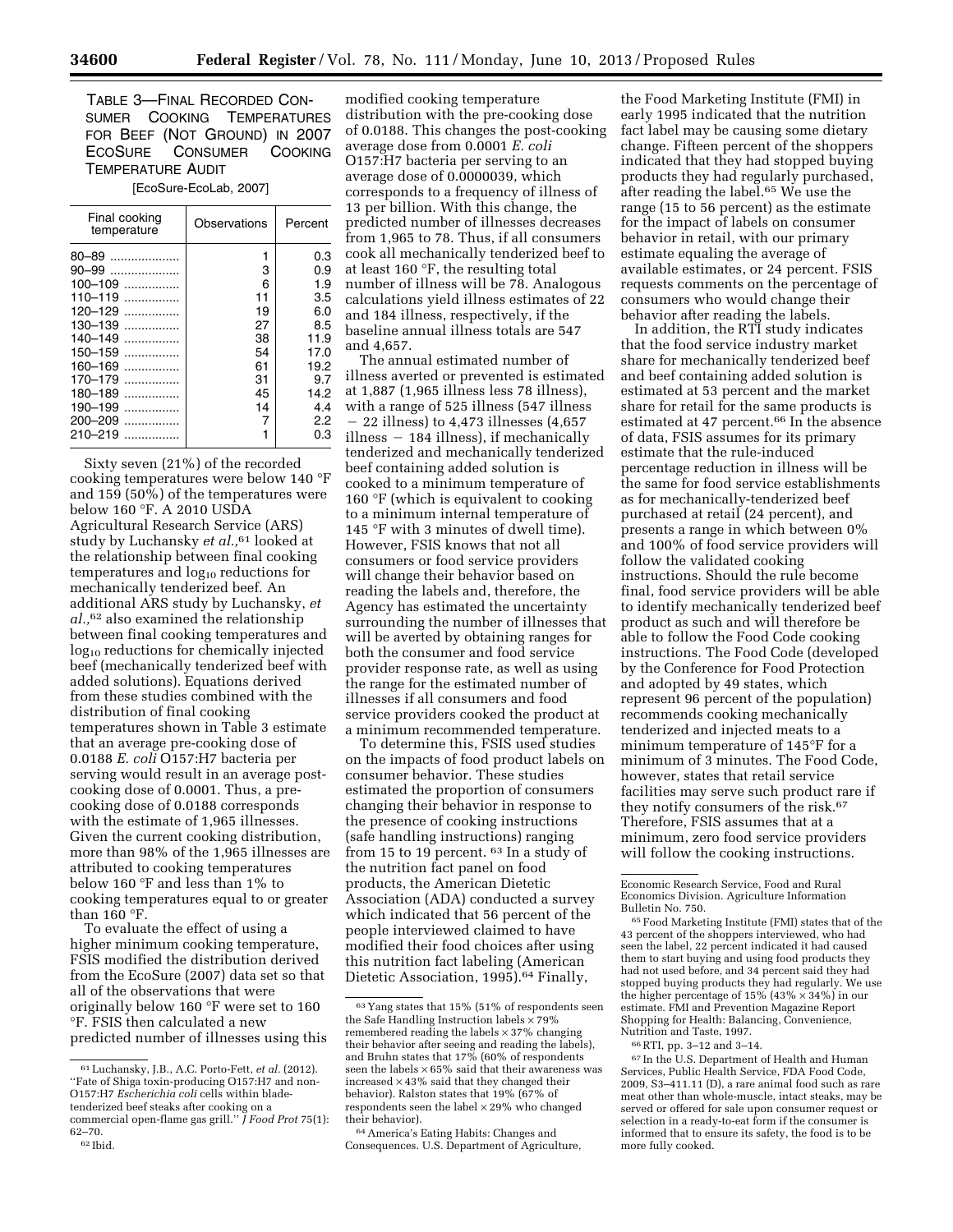FSIS is including the lower end to recognize that some food service providers may recognize customers' requests that the meat be cooked rare. FSIS is requesting comments on food service providers' likely response to new labeling of mechanicallytenderized beef, including any cost that would be incurred by such establishments as a result of changing standard operating procedures related to intact and mechanically-tenderized beef.

Table 4 shows the estimated reduction in illness numbers based on these assumptions for consumer and food service provider behavior. To derive the estimated number of illnesses averted and focusing first on inputs derived from Scallan *et al.'*s primary estimate, the range for the estimate would be 133 illness (1,887 illnesses (mid-point estimate from the risk analysis) \* 47% (retail share of mechanically tenderized beef market) \* 15% (lower end of the range for percent of consumer using validated cooking instructions) + 53% (food service share of mechanically tenderized beef) \* 0%

(lower end of the range for food service compliance with validated cooking instructions)) to 1,497 illness averted (1,887 illnesses (mid-point estimate from the risk analysis) \* 47% (retail share of mechanically tenderized beef market) \* 56% (upper end of the range for percent of consumers using validated cooking instructions) + 53% (food service share of mechanically tenderized beef) \* 100% (upper end of the range for food service compliance with validated cooking instructions)). The primary estimate is 460 illnesses.

# TABLE 4—RESPONSE RATE AND RESULTING AVERTED ILLNESSES

| Category                                                                     | Retail | Food service | Total                                                                                                                                      | Averted illnesses | <b>Expected benefits</b>                                                              |
|------------------------------------------------------------------------------|--------|--------------|--------------------------------------------------------------------------------------------------------------------------------------------|-------------------|---------------------------------------------------------------------------------------|
| Share of Mechanically<br>Tenderized Beef in<br>Retail vs. Food Serv-<br>ice. |        |              |                                                                                                                                            |                   |                                                                                       |
|                                                                              |        |              | Response to Label ……   15 to 56% <sup>1</sup> …….   0% to 100% ……   7% to 79% ……   133 to 1,497 ……<br>  24% (7% to 79%)    128 (37 to 416) |                   | \$436,000 to \$4,911,000.<br>\$1,511,000.<br>\$420,000 (\$121,000 to<br>\$1,366,000). |
|                                                                              |        |              | 24% (7% to 79%)    1,091 (315 to 3,548)                                                                                                    |                   | \$3,581,000 (\$1,035,000<br>to \$11,641,000).                                         |

<sup>1</sup>The average of the percentages of consumer response rate: Yang 15%, Bruhn 17%, Ralston 19%, American Dietetic Association 56%, and<br>FMI 15% as discussed in the benefits section.

<sup>2</sup> Using estimated mechanically tenderized beef preventable illnesses of 1,887 illnesses.

3 Using estimated mechanically tenderized beef preventable illnesses of 128 illnesses. 4 Using estimated mechanically tenderized beef preventable illnesses of 1,091 illnesses.

With the primary estimate, 24% of all mechanically tenderized beef previously cooked to a lower temperature is cooked to the suggested temperature, which is equivalent to 460 illnesses averted or prevented.

Using the FSIS estimate for the average cost per case for an *E. coli*  O157:H7 illness of \$3,281,<sup>68</sup> expected benefits from this proposed rule are \$1,511,000 per year (with a range of \$436,000 to \$4,911,000). Using the credible interval from Scallan et. al provides expected benefits of \$420,000 per year for 128 illnesses prevented (with a range of \$121,000 to \$1,366,000) for the lower bound of the credible interval and expected benefits of \$3,581,000 per year for 1,091 illnesses prevented (with a range of \$1,035,000 to \$11,641,000) in the upper bound of the credible interval. This estimate for the average cost of an *E. coli* O157:H7 illness is derived by using the current

version of ERS Cost calculator (for *E. coli*) and replacing the case numbers with new case numbers based on Scallan's report.

For *E. coli,* FSIS adjusted Scallan's case distribution to fit the ERS Cost Calculator because Scallan reported each illnesses in three categories (doctor visits, hospitalization, and death) while the ERS Cost Calculator for *E. coli* O157 has seven severity categories. By changing only the case numbers, FSIS kept all other assumptions in the ERS Cost Calculator. ERS has recently updated the dollar units to 2010 dollars and FSIS is using these estimates.

These estimates represent a minimal estimate for an average cost of illness because they only include medical costs and loss-of-productivity costs. They do not include pain and suffering costs.

FSIS believes that consumers prefer lower cooking temperatures <sup>69</sup> and therefore they may substitute other meat choices rather than cooking at a higher recommended temperature included in cooking instructions. This welfare loss associated with substituting to lesspreferred meats or cooking to temperatures that are higher than ideal (from a taste perspective) was not quantified in the analysis.

#### *Conclusion*

The cost to produce labels for mechanically tenderized beef is a onetime cost of \$1.05 million or \$2.62 million if this rule is in effect before the added solutions rule. The annualized cost is \$140,000 for 10 years at a 7 percent discount rate or \$349,000 over 10 years at a 7 percent discount rate if this rule is in effect before the added solutions rule.

The expected number of illnesses prevented would be 460 per year, with a range of 133 to 1,497, if the predicted percentages of beef steaks and roasts are cooked to an internal temperature of 160 °F (or 145 °F and 3 minutes of dwell time). These prevented illnesses amount to \$1,511,000 per year in benefits with a range of \$436,000 to \$4,911,000. The expected annualized net benefits are \$296,000 to \$4,771,000 with a primary estimate of \$1,371,000.

If, however, this rule is in effect before the added solutions rule, the expected annualized net benefits are then \$1,162,000, with a range of \$87,000 to \$4,562,000.

Using the lower end of the credible interval from Scallan et. al provides an expected number of illness prevented of 128 per year, with a range of 37 to 416, as discussed earlier. These prevented

<sup>68</sup>The FSIS estimate for the cost of *E. coli*  O157:H7 (\$3,281 per case,—2010 dollars) was developed using the USDA, ERS Foodborne Illness Cost Calculator: STEC O157 (June 2011). FSIS updated the ERS calculator to incorporate the Scallan (2011) case distribution for STEC O157. Scallan E. Hoekstra, Angulo FJ, Tauxe RV, Widdowson MA, Roy SL, et. al. 2011 January. ''Foodborne Illness Acquired in the United States— Major Pathogens''. *Emerging Infectious Diseases.*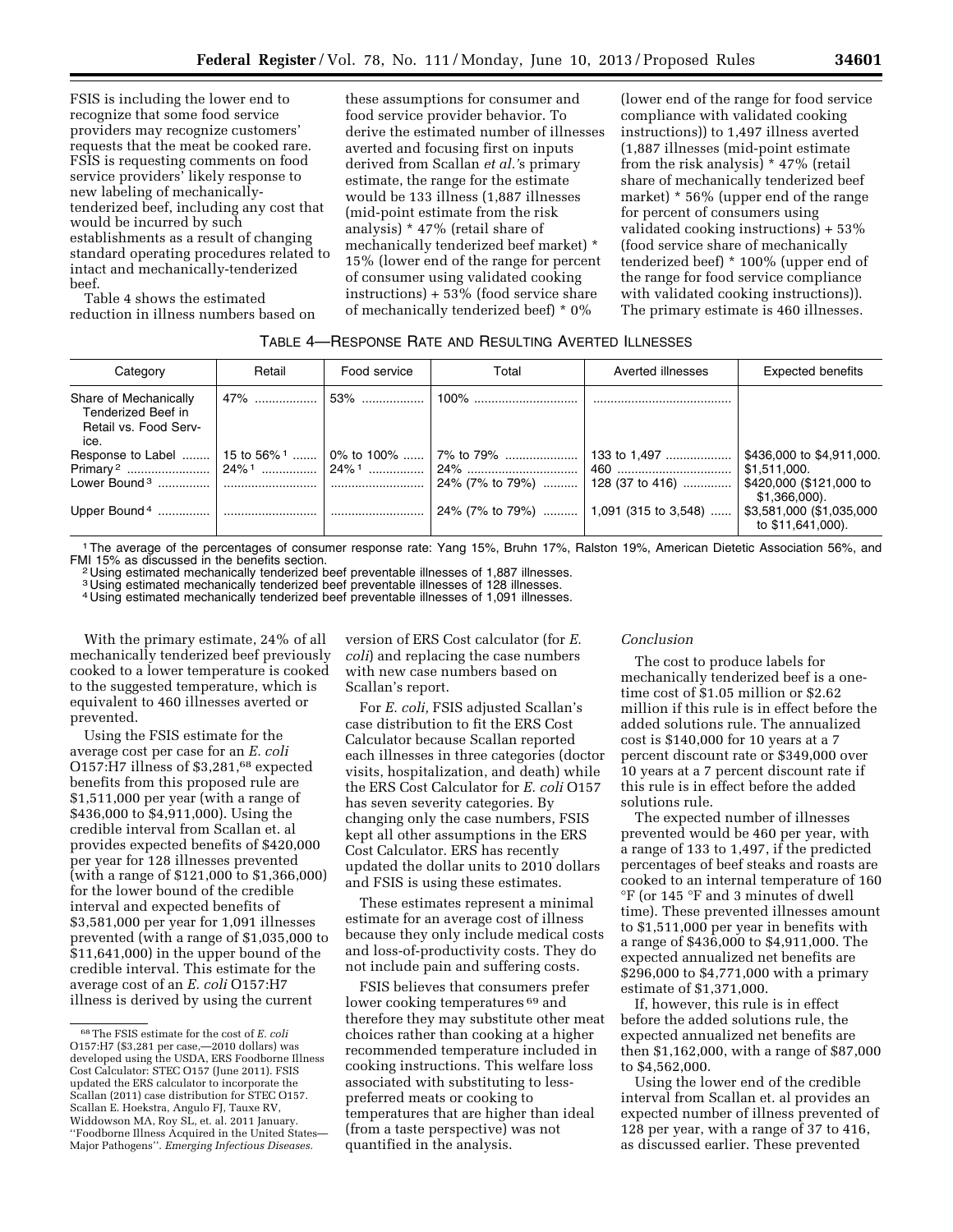illnesses amount to \$420,000 in benefits, with a range of \$121,000 to \$1,366,000. The expected annualized net benefits for the lower end of the Scallan's credible interval are \$280,000, with a range of  $- $19,000$  to  $$1,226,000$ , if this rule goes into effect before the added solutions rule.

Using the upper end of the credible interval from Scallan et. al provides an expected number of illness prevented of 1,091 per year, with a range of 315 to 3,548 as discussed earlier. These prevented illnesses amount to \$3,581,000 in benefits, with a range of \$1,035,000 to \$11,641,000. The expected annualized net benefits for the upper end of the Scallan's credible interval are \$3,441,000, with a range of \$895,000 to \$11,501,000, if this rule goes into effect after the added solutions rule.

In addition to the quantified net benefits mentioned above, the rule would generate the unquantifiable benefits of increased consumer information and market efficiency, an unquantified consumer surplus loss and an unquantified cost associated with food service establishments changing their standard operating procedures.

As mentioned above, FSIS is using an estimate of the number of establishments producing needle- or blade-tenderized beef products and the number of labels that would need to be modified as a result of this proposed rule. FSIS requests comments on the number of official and retail establishments that are producing or packaging mechanically tenderized beef products and the number of labels that they might need to modify should this proposal be finalized.

Additionally, FSIS cannot estimate the number of validation studies that would be necessary to develop cooking instructions for raw and partially cooked needle- or blade-tenderized beef products. In addition, FSIS requests comments on the costs of conducting these validation studies.

# *Alternatives*

#### Vacuum-Tumbled Beef Products

Some beef products are vacuumtumbled to marinate and tenderize the product. The vacuum increases absorption of the marinade, while tumbling both tenderizes the product and increases absorption of the marinade. Vacuum-tumbled beef is a non-intact product, though its appearance is similar to whole, intact product. Research shows that the process of vacuum tumbling a product increases bacterial migration into the

interior of the product.70 71 However, FSIS does not have sufficient data to understand the magnitude of the risk of pathogens that may be introduced into product as a result of vacuum tumbling. Therefore, the Agency is requesting that the public submit data concerning the safety of vacuumed tumbled beef products. In addition, FSIS is asking for comments to see whether vacuum tumbled beef product should be considered mechanically tenderized product and thus subject to the provisions of this proposed rule if it becomes final.

#### Enzyme-Formed Product

Some meat and poultry products are formed with transglutaminase enzyme (TG enzyme). TG enzyme is approved for use as a cross-linking binder to form product, *e.g.,* through binding pieces of beef tenderloin together to form a larger beef tenderloin steak or roast. FSIS regulations (9 CFR 317.8(b)(39) and 381.129(e)) require labeling for meat and poultry products that are formed or reformed with TG enzyme as a binder as part of the product name, *e.g.,* ''Formed Turkey Thigh Roast.'' Formed products are non-intact. However, the formed products are already labeled in a manner that distinguishes them from other products. FSIS requests comment on whether this labeling is sufficient to inform consumers of the nature of formed product and on whether any final rulemaking should include additional labeling requirements, such as validated cooking instructions on any not-ready-to-eat formed product. FSIS requests data on the volume of formed product, the volume of formed product sold at retail stores versus food service facilities, and any available data on whether consumers typically cook formed product at time and temperature combinations sufficient to destroy pathogens.

FSIS considered several alternatives to the proposed rule:

*Option 1. Extend labeling requirements to include vacuum tumbled beef products and enzymeformed beef products.* FSIS considered the option of proposing to amend the labeling regulations to include a new requirement for labeling all vacuum tumbled and enzyme-formed beef products. But, as discussed earlier, FSIS

does not have sufficient data concerning the production practices and risks of consuming vacuum tumbled beef products and enzyme-formed beef products to proceed with this option. FSIS is requesting comments and data on these products.

*Option 2. Extend the proposed labeling requirements to all needle- or blade-tenderized meat and poultry products.* FSIS considered the option of proposing to amend the labeling regulations to include a new requirement for labeling all mechanically tenderized meat and poultry products. However, as discussed above, FSIS does not have sufficient data concerning the production practices and risks of consuming mechanically tenderized poultry products or mechanically tenderized meat products, other than beef, to proceed with this option.

*Option 3. Validated cooking instructions for needle or bladetenderized beef, needle-injected beef, and all beef containing solutions.* FSIS considered the option of proposing to amend the labeling regulations to require validated cooking instructions for needle or blade tenderized beef, needle-injected, and all beef containing solutions. However, FSIS did not find any outbreak data for products that contain added solutions but are not injected. In addition, if products are marinated but not injected, the pathogen remains on the surface of the product and would typically be eliminated, even if the product is cooked to rare temperatures. Therefore, FSIS does not have any data necessary to substantiate the need for this alternative.

#### *Regulatory Flexibility Analysis*

The FSIS Administrator has made a preliminary determination that this proposed rule would not have a significant economic impact on a substantial number of small entities in the United States, as defined by the Regulatory Flexibility Act (5 U.S.C. 601 *et seq.*). This determination was made because the rule will affect the labeling of about 10.5% of 24.3 billion pounds of beef products. Over 97 percent of the 555 federal establishments that produce mechanically tenderized beef products could possibly be affected by this proposed rule are small or very small according to the FSIS HACCP definition. There are about 251 very small establishments (with fewer than 10 employees) and 291 small establishments (with more than 10 but less than 500 employees). Therefore, a total of 542 small and very small establishments could possibly be affected by this rule. The FSIS HACCP

<sup>70</sup>Warsaw, CR, Orta-Ramirez A, Marks BP, Ryser ET, Booren AM. 2008. Single directional migration of *Salmonella* into marinated whole muscle turkey<br>breast. Journal of Food Protection. 71(1):13-156.

<sup>&</sup>lt;sup>71</sup> Warsow, C.R., Marks, B.P., Ryser, E.T., Orta-Ramirez, A., Booren, A.M., Effects of vacuum tumbling on Salmonella migration into the interior of intact, marinated turkey breasts. *[http://](http://ift.confex.com/ift/2003/techprogram/paper_19598.htm) [ift.confex.com/ift/2003/techprogram/](http://ift.confex.com/ift/2003/techprogram/paper_19598.htm)  paper*\_*[19598.htm.](http://ift.confex.com/ift/2003/techprogram/paper_19598.htm)*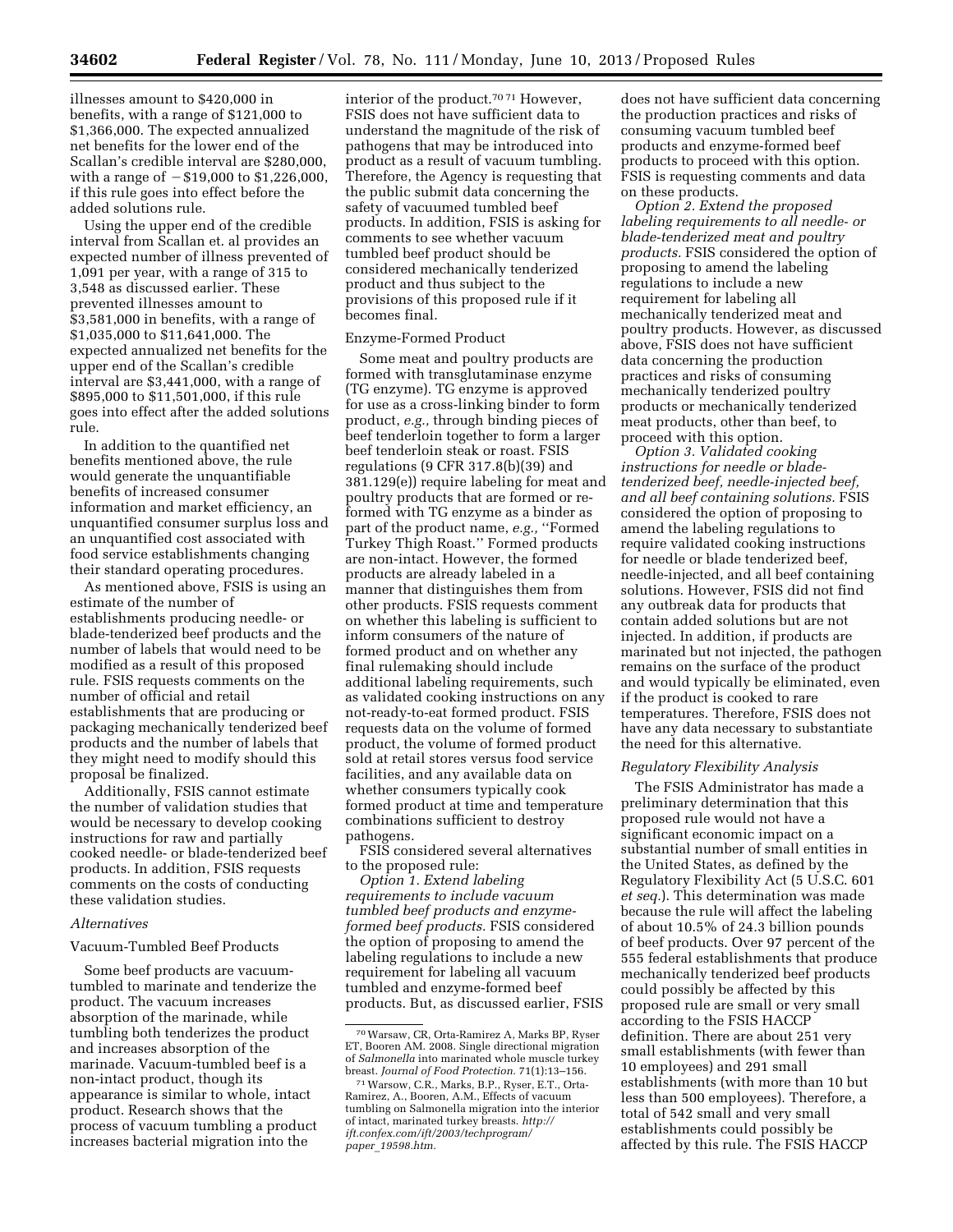definition assigns a size based on the total number of employees in each official establishment. The Small Business Administration definition of a small business applies to a firm's parent company and all affiliates as a single entity.

These small and very small manufacturers, like the large manufacturers, would incur the costs associated with modifying product labels to add on the labels ''mechanically tenderized'' and validated cooking instructions needed to ensure adequate pathogen destruction.

Based on the estimated number of labels that will be required by the establishments, the cost will add an average of \$0.001 per package (\$1.05 million/951 million packages of needleor blade-tenderized beef).<sup> $72$ </sup> The average cost per establishment would be \$1,884 per establishment (\$1.05 million/555). Also, small and very small establishments will tend to have a smaller number of unique products and will therefore have a smaller number of labels to modify, and therefore less labeling cost.

The labeling costs discussed above are one-time costs. FSIS believes these onetime costs will not be a financial burden on small entities.

#### *Paperwork Reduction Act*

In accordance with the Paperwork Reduction Act of 1995 (44 U.S.C. 3501, *et seq.*), the information collection requirement included in this proposed rule has been submitted for approval to OMB.

*Title:* Mechanically Tenderized Beef Products.

*Type of Collection:* New.

*Abstract:* FSIS is proposing to require the use of the descriptive designation ''mechanically tenderized'' on the labels of needle- or blade-tenderized beef products, including beef products injected with marinade or solution, that do not fall under a regulatory standard of identity. FSIS is also proposing that the print for all words in the descriptive designation appear as the product name in the same style, color, and size and on a single-color contrasting background. In addition, FSIS is proposing to require that labels of raw and partially cooked needle- or blade-tenderized beef products include validated cooking

instructions that inform consumers that these products need to be cooked to a specified minimum internal temperature and whether they need to be held at that minimum temperature or higher for a specified time before consumption, *i.e.,* dwell time or rest time, to ensure that they are fully cooked.

The average burden per response and the annual burden hours are explained below and summarized in the charts which follow.

*Estimated Annual Burden:*  Mechanically Tenderized Beef Products Recordkeeping:

*Estimated Annual Recordkeeping Burden for Mechanically Tenderized Beef Products* 

*Respondents:* Official meat establishments.

*Estimated Number of Respondents:*  555.

*Estimated Number of Responses per Respondent:* 30.454.

*Estimated Total Annual Responses:*  16,902.

*Estimated Total Annual Recordkeeping Burden:* 985.95 hours.

|                                                        | Estimated<br>number of<br>respondents | Number of<br>responses per<br>respondent | Total annual<br>responses | Time for<br>responses<br>in minutes | Total annual<br>burden hours |
|--------------------------------------------------------|---------------------------------------|------------------------------------------|---------------------------|-------------------------------------|------------------------------|
| Establishments maintain validated cooking instructions | 555                                   | 15.227                                   | 8.451                     |                                     | 281.7                        |
|                                                        | 555                                   | 15.227                                   | 8.451                     |                                     | 704.25                       |
|                                                        | 555                                   | 30.454                                   | 16.902                    |                                     | 985.95                       |

# **Reporting**

*Estimated Annual Reporting Burden for Mechanically Tenderized Beef Products* 

*Respondents for this Proposed Rule:*  Official meat establishments.

*Estimated Number of Respondents:* 

555. *Estimated Number of Responses per* 

*Respondent:* 30.454. *Estimated Total Annual Responses:* 

16,902.

*Estimated Total Annual Reporting Burden on Respondents:* 18,733.05 hours.

|                                                                                                                                                                     | Estimated<br>number of<br>respondents | Number of<br>responses per<br>respondent | Total annual<br>responses | Time for<br>responses<br>in minutes | Total annual<br>burden hours |
|---------------------------------------------------------------------------------------------------------------------------------------------------------------------|---------------------------------------|------------------------------------------|---------------------------|-------------------------------------|------------------------------|
| Establishments are to prepare labels with descriptive<br>designation and validated cooking instructions<br>Establishments are to develop validated cooking instruc- | 555                                   | 15.227                                   | 8.451                     | 13                                  | 1,831.05                     |
|                                                                                                                                                                     | 555                                   | 15.227                                   | 8.451                     | 120                                 | 16.902                       |
|                                                                                                                                                                     | 555                                   | 30.454                                   | 16.902                    | 133                                 | 18,733.05                    |

# SUMMARY OF BURDEN—MECHANI-CALLY TENDERIZED BEEF PRODUCTS

|                               | 555    |
|-------------------------------|--------|
| Average No. Responses per Re- |        |
|                               | 60.908 |
| Total Annual Responses        | 33.804 |

<sup>72</sup>FSIS estimates that the annual quantity of mechanically tenderized beef at is about 951

SUMMARY OF BURDEN—MECHANI-CALLY TENDERIZED BEEF PROD-UCTS—Continued

| Average Hours per Response | 2.417  |
|----------------------------|--------|
| Total Burden Hours         | 19.719 |

Copies of this information collection assessment can be obtained from John O'Connell, Paperwork Reduction Act Coordinator, Food Safety and Inspection Service, USDA, 1400 Independence Avenue SW., Room 6083, South Building, Washington, DC 20250.

million packages (2.6 billion pounds of mechanical tenderized beef produced/2.735 average weight of a

retail package according to the National Cattlemen's Beef Association).